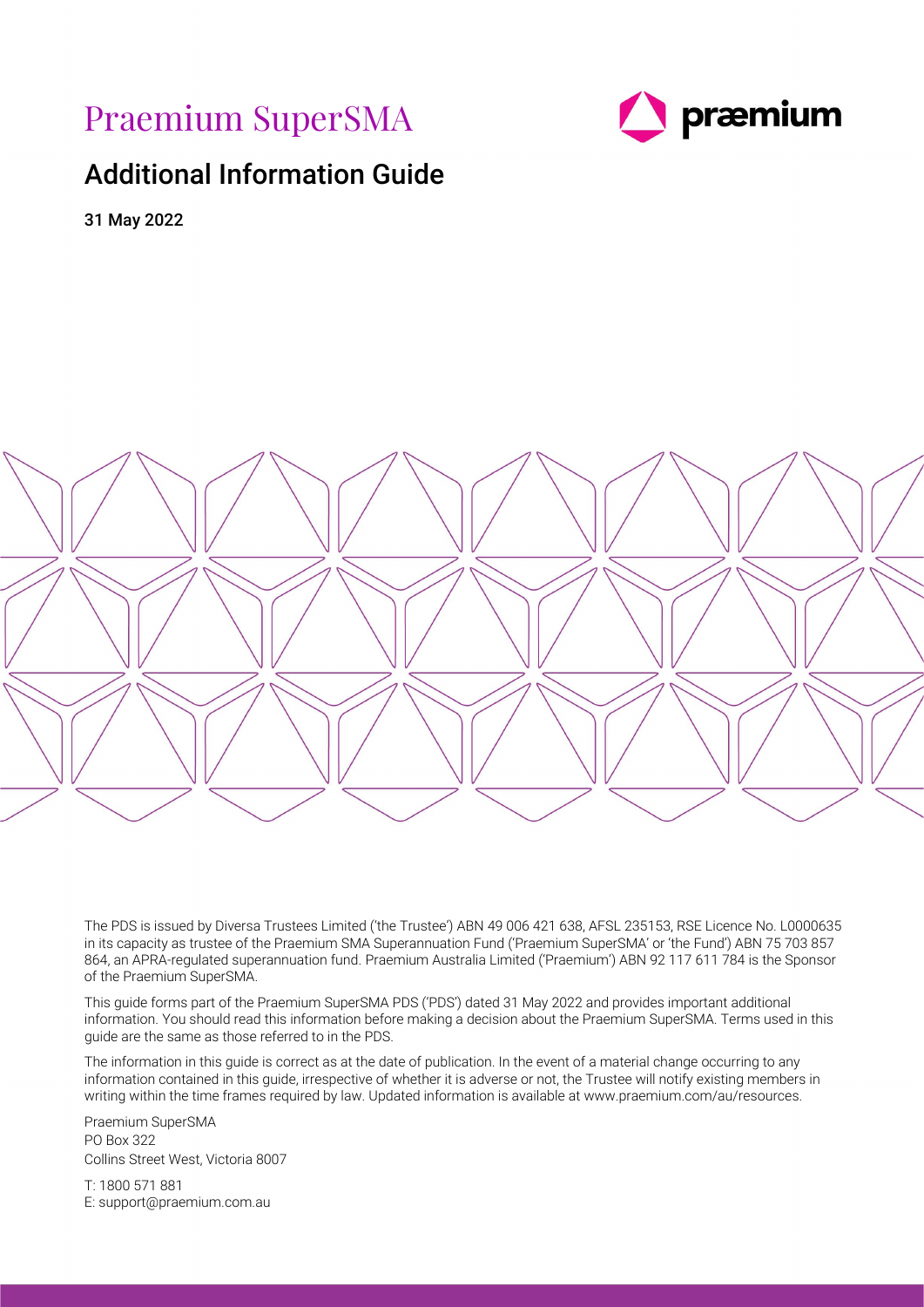# **Contents**

| <b>Additional Information Guide</b> |    |
|-------------------------------------|----|
| 1. About the Praemium SuperSMA      |    |
| 2. How super works                  |    |
| 3. How we invest your money         | 11 |
| 4. Fees and Costs                   | 13 |
| 5. How super is taxed               | 14 |
| 6. How to open an account           | 15 |
| 7. Other information                | 15 |

# <span id="page-1-0"></span>1. About the Praemium SuperSMA

When you apply to open an account in the Fund, an account is established for you in the Scheme. The Trustee invests exclusively in the Scheme.

An account is opened and held in the name of the Trustee and holds your investment portfolio comprising:

- (a) individual investments; and
- (b) a cash holding.



Flexible investment choices to tailor your personal investment portfolio

# Investment options in the Praemium SuperSMA

# Model Portfolios

Model Portfolios include a range of underlying investments based on the investment philosophy and decisions of a professional Model Portfolio Manager. The Model Portfolios available for investment in the Praemium SuperSMA are listed in the Praemium SuperSMA Investment Guide ('Investment Guide') available at www.praemium.com/au/resources. We may update the Investment Guide at our discretion.

Model Portfolios are included in the daily rebalance process. The daily rebalance process automatically reviews your Model Portfolios each Business Day to ensure they remain aligned to your selected Model Portfolios.

The profile relating to each Model Portfolio includes:

- investment objective and description:
- asset allocation ranges and performance benchmarks; and
- risk level and suggested minimum time frame; and
- fees applicable to the Model Portfolio.

As certain information about the Model Portfolios may change from time to time, you should check for updated information available at www.praemium.com/au/resources.

The relationship with the Model Portfolio Managers is governed by a Model Portfolio Manager Deed. This sets out the agreed investment objectives, strategy and any investment restrictions applicable to each Model Portfolio. Each of the Model Portfolios is managed by the relevant Model Portfolio Manager within these investment guidelines.

Any changes to a Model Portfolio are advised to us by the Model Portfolio Managers. We then buy and sell investments to implement the changes across all accounts that invest in the affected Model Portfolios.

The Trustee reserves the right to change Model Portfolio Managers, change the Model Portfolios offered, offer new Model Portfolios or cease to offer Model Portfolios. Where a Model Portfolio ceases to be offered, we will give you prior written notice via the Investor Portal or by mail.

The Trustee and Praemium do not make any representation as to the return of capital or any particular return of income or other performance by the Praemium SuperSMA or any Model Portfolio.

You can further tailor your Model Portfolios to suit your investment preferences by applying one or more of our customisation options. Refer to page 12 for further customisation details.

## Investing in Model Portfolios

When selecting Model Portfolios, you should carefully consider the number of investments held as well as your investment amount and any customisations required, as this could impact on the ability of your Model Portfolios to reflect the stated investment strategy of the Model Portfolio. You should discuss Model Portfolios in detail with your financial adviser before selecting them for investment.

Please note that if your financial adviser is employed, associated or a subsidiary of a Model Portfolio Manager, they are not acting for, or on behalf of, the Trustee, Praemium in providing any advice to you about your investment in, or the suitability of, the Praemium SuperSMA or any Model Portfolio.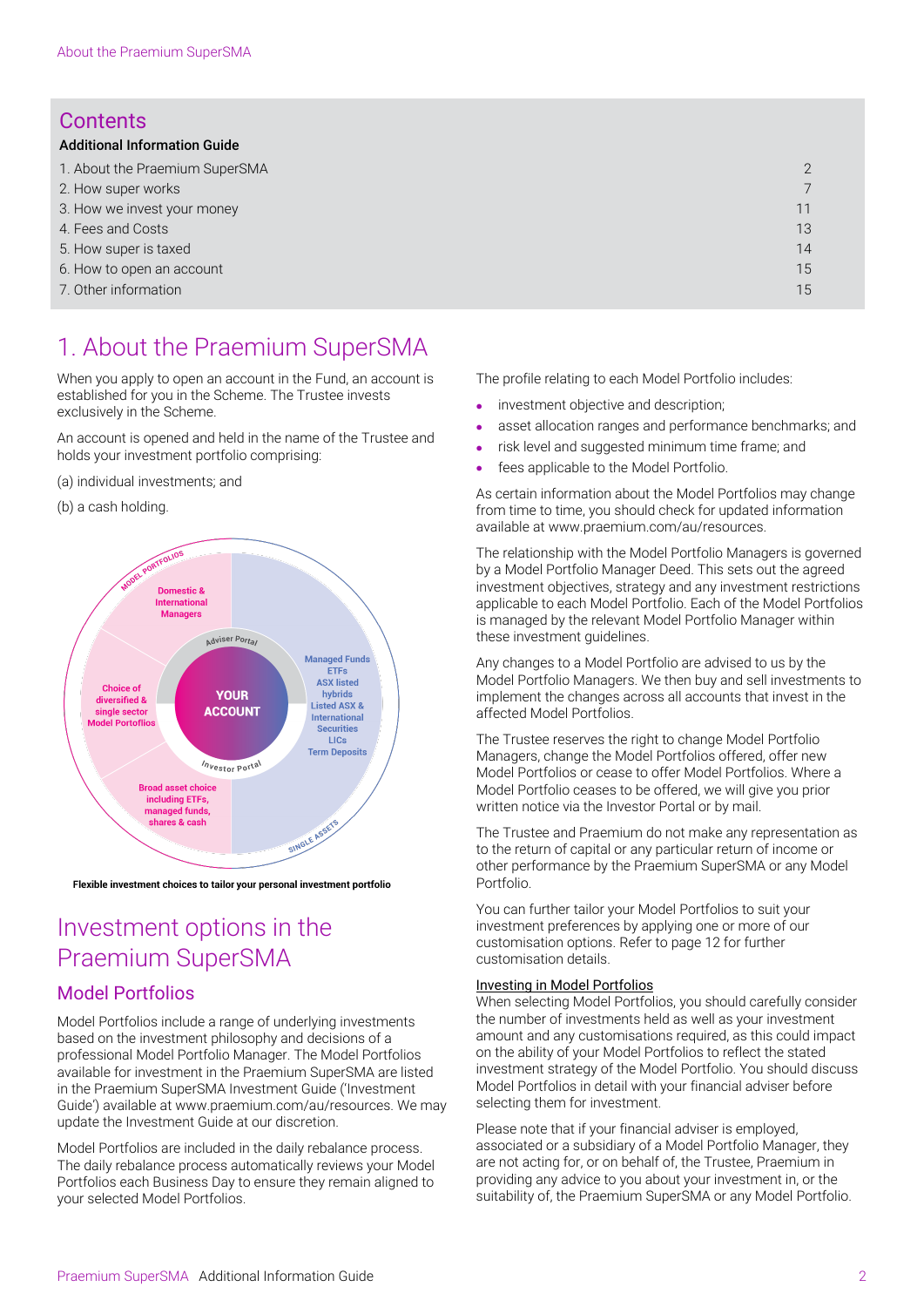## Single Asset Models

The Single Asset Models available for investment in the Praemium SuperSMA are listed in the Single Assets list available at www.praemium.com/au/resources. We may update the Single Assets list at our discretion, and it is updated regularly.

Single Asset Models are included in the daily rebalance process. The daily rebalance process automatically reviews your Single Asset Models each Business Day to ensure they remain aligned to your selected Single Asset Models.

Single Asset Models currently include an extensive range of stand-alone:

- managed funds;
- ASX listed and international exchange traded funds (ETFs);
- ASX listed hybrids;
- listed investment companies (LICs);
- ASX listed securities; and
- international listed securities.

You can further tailor your Single Asset Models to suit your investment preferences by applying one or more of our customisation options. Refer to page 12 for further customisation details.

### Investing in Single Asset Models

There are important differences between investing in managed funds, ETFs, ASX listed hybrids, LICs, ASX listed securities and international listed securities ('stand-alone investment options') via Single Asset Models and acquiring these as stand-alone investment options.

Single Asset Models invest in the relevant stand-alone investment option and are included in the daily rebalance process.

In most cases, a Single Asset Model will not trade unless requested by you or your financial adviser via a switch or withdrawal, or there is a deposit made into your account. Occasionally, small trades will occur due to Single Asset Models being included in the daily rebalance process. This may include the buying or selling of investments to bring your Single Asset Models back to your chosen strategy resulting in Single Asset Model trades.

### Compulsory corporate actions in Single Asset Models

Corporate actions, such as stock splits, dividends, mergers and acquisitions, rights issues and spin-offs, occur, where appropriate, within a Single Asset Model. In some cases, a corporate action will result in another asset or assets being included in a Single Asset Model. These other assets (which could be cash or other assets) will remain in the Single Asset Model until they are removed by us.

For example, if there is a second asset in a Single Asset Model, we will move the second asset to the correct Single Asset Model, and both will be made available for investment allocations separately.

## Term deposits

The term deposits that are available for investment in the Praemium SuperSMA can be accessed by your financial adviser and purchased on your behalf.

To purchase a term deposit, you must have the available cash in the Managed Account Cash model (MACAUD)[1](#page-2-0) at the time to facilitate the purchase.

The term deposits currently available are issued by authorised deposit-taking institutions approved by the Trustee.

Term deposits are generally an illiquid investment as they may not be redeemable before their maturity date, and early redemption usually results in reduced returns or a penalty for breaking the term deposit.

#### **Treatment of Term Deposits upon maturity**

Upon maturity of a Term Deposit, the proceeds, including any interest received, will be transferred to the Managed Account Cash model (MACAUD) in your account and will remain in the Managed Account Cash model (MACAUD) until you make an investment decision.

For further information regarding the Managed Account Cash model (MACAUD) please refer to the Investment Guide.

## Additional information

#### Investing in international securities

The Praemium SuperSMA offers a selection of Model Portfolios and Single Asset Models for those looking to diversify their investment portfolio into international markets.

The Praemium SuperSMA does not offer foreign currency cash holdings in your account. All international asset related transactions on your account including security trades, income and any corporate action proceeds will be converted to AUD by the custodian and reflected accordingly on your portfolio.

You can only use customisations to substitute a security with an international security in a Model Portfolio that is mandated to hold international direct securities.

#### Selecting investments

We recommend that you obtain advice from your financial adviser before making your investment option selections. Once you decide with your financial adviser which investments are best suited to your individual situation, needs and objectives, the Scheme's responsible entity will purchase the relevant investments to be included in your account so that it reflects the investments that you have selected.

You can view online, through the Investor Portal, all of the investments which are included in your account as a single portfolio, even if you have decided to invest in a combination of Model Portfolios and Single Assets Models.

Your investment strategy and preferences may only be communicated to us by your financial adviser.

The underlying Model Portfolio Managers will manage the Model Portfolios on an ongoing basis, and the Scheme's responsible entity will buy and sell securities to be included in, or removed from, your account as the Model Portfolio changes.

It is important to select investments that suit your situation in conjunction with your financial adviser. Until you select investments, your investment amount will form part of your account's cash holding.

All investments held through the Fund are held in the name of the custodian of the Trustee, not in your name. You do not have a right in relation to, or any interest in, any particular asset or investment of the Fund including your account.

<span id="page-2-0"></span><sup>1</sup> For further information regarding the Managed Account Cash model (MACAUD) refer to the Investment Guide available at www.praemium.com/au/resources.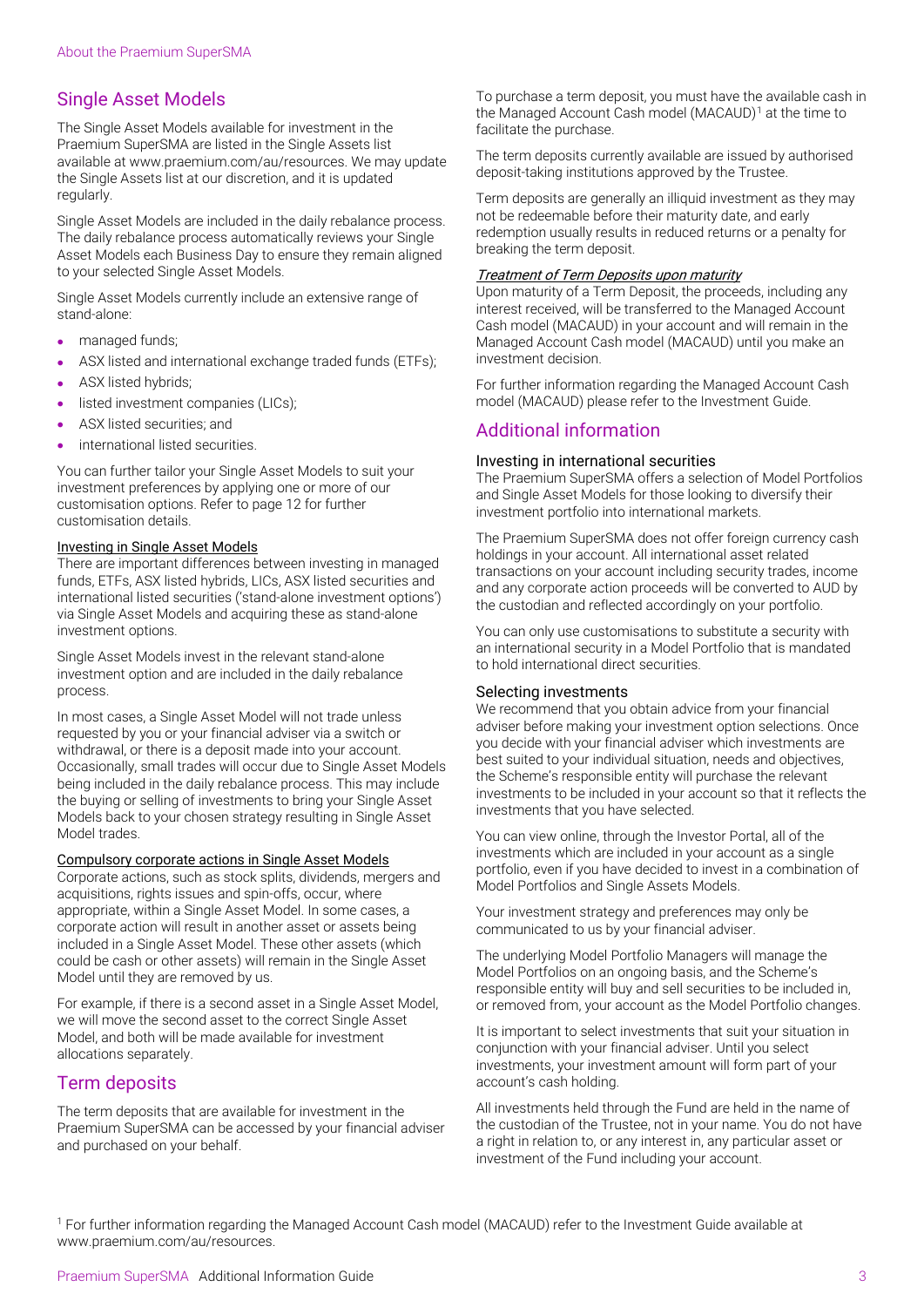## Minimum Cash Holding

In order to ensure there is sufficient cash to pay fees and insurance premiums and to satisfy charges in connection with the settlement of trades that are carried out in respect of your Model Portfolios and/or Single Asset Models, you must maintain a Minimum Cash Holding. This is in addition to any cash that a Model Portfolio may require. The minimum cash amount is calculated as a percentage of your account.

The Minimum Cash Holding is currently 1% of the value of your account but the amount held in the cash holding may vary from time to time due to transactions affecting your account.

If at any time the Minimum Cash Holding in your account falls below the required minimum level, some of the investments in your account may be sold to bring your cash holding back up to the required minimum level.

The cash holding cannot be a negative amount except in certain situations (for example, where timing differences in transactions occur) a negative amount may arise for a short period. Negative interest will be charged on negative cash account balances.

The cash will be held in a bank account or cash fund selected by the Scheme. Any interest or income earned on any cash that is held in respect of your account will be credited to your account as and when it is received, less the Cash Administration Fee. If your account has a negative cash balance, your account may be charged interest on the negative balance (where permissible).

## Going below the Minimum Cash Holding

If the cash balance in your account falls below the minimum level required, additional investments will be automatically sold (or purchases reduced) on a pro-rata basis across your account (subject to any minimum holding locks and excluding term deposits).

#### Fees attributable to your Minimum Cash Holding

The Minimum Cash Holding will be subject to all Administration Fees charged by the Scheme's responsible entity as the fee is charged on the total amount invested in the Scheme. Cash held in accordance with a Model Portfolio or Single Asset Model will be subject to the Cash Administration Fee. Other fees also apply. See 'Fees and other costs' for details of applicable fees.

Where the fees exceed any minimum trade size this may result in investments being sold to rebalance your account, so it holds the Minimum Cash Holding. To ensure greater returns to members, the Sponsor; as the Scheme's responsible entity, has entered into an arrangement to deposit a portion of your Scheme cash account in an omnibus account with an Australian bank, which attracts an interest rate on your cash holdings. The Cash Administration Fee is the fee the Sponsor charges for the additional tasks associated with managing your cash holdings in this way in the Scheme, including establishing and allocating the cash accounts and giving instructions (including deposits and withdrawals).

## Maintaining a Minimum Account Balance

The minimum account balance is \$10,000, if your balance drops to below \$10,000, we will contact your financial adviser and we may close your account at our discretion.

The Federal Government's Protecting Your Super Package, which came into effect on 1 July 2019, included changes to the treatment of inactive accounts. If your account has been inactive for 16 months and you have a balance less than \$6,000, it will be transferred to the ATO. Within 28 days of receiving your money, the ATO will try to transfer it to an active super fund.

### Receiving income[2](#page-3-0)

As part of your Application Form, you must select from one of the following options regarding income received from your Model Portfolio and/or Single Asset Model investments:

- instruct us to target income from your Model Portfolios and/or Single Asset Models into the Managed Account Cash model (MACAUD) where it will remain until a further investment instruction is received; or
- select to apply income pro-rata across your Model Portfolio and/or Single Asset Model investments via the daily rebalance process; or
- if you would like income from your Model Portfolios and/or Single Asset Models to be paid periodically into your nominated bank account, please ask your Nominated Representative to select this option for you.

### Investment process and the daily rebalance process

Rebalancing is an automatic process whereby Model Portfolios and Single Asset Models are compared against Model Portfolio and Single Asset Model holdings in members' accounts.

The daily rebalance process will be undertaken generally each Business Day. If an instruction to acquire or withdraw investments from Model Portfolios and/or Single Asset Models is received after 9:30am on each Business Day, it will be actioned on the next Business Day.

Your Model Portfolios and Single Asset Models will only be affected in the following circumstances:

- A Model Portfolio Manager advises the Scheme of a change to a Model Portfolio;
- You make an additional investment in or a withdrawal from your Model Portfolios and Single Asset Models;
- You instruct to switch Model Portfolios or Single Asset Models or make alterations to your account; or
- Your cash holding has moved away from the minimum required as a result of income received, or fees paid.

Model Portfolio Managers may review their Model Portfolios and advise of changes at any time.

#### **Netting**

The Fund seeks to minimise brokerage costs by eliminating unnecessary trading; this process, known as netting, works to offset buy and sell trades in an investment so that only the net position is traded.

For example, if investors are selling securities in ABC Company and at the same time other investors are buying the same number of securities in ABC Company, we will simply transfer that security from one group of accounts to the other without incurring any brokerage cost. The benefits (in terms of lower brokerage costs) are passed on to investors.

<span id="page-3-0"></span><sup>2</sup> Income can include dividends, interest, gains on the disposal of investments and other types of income.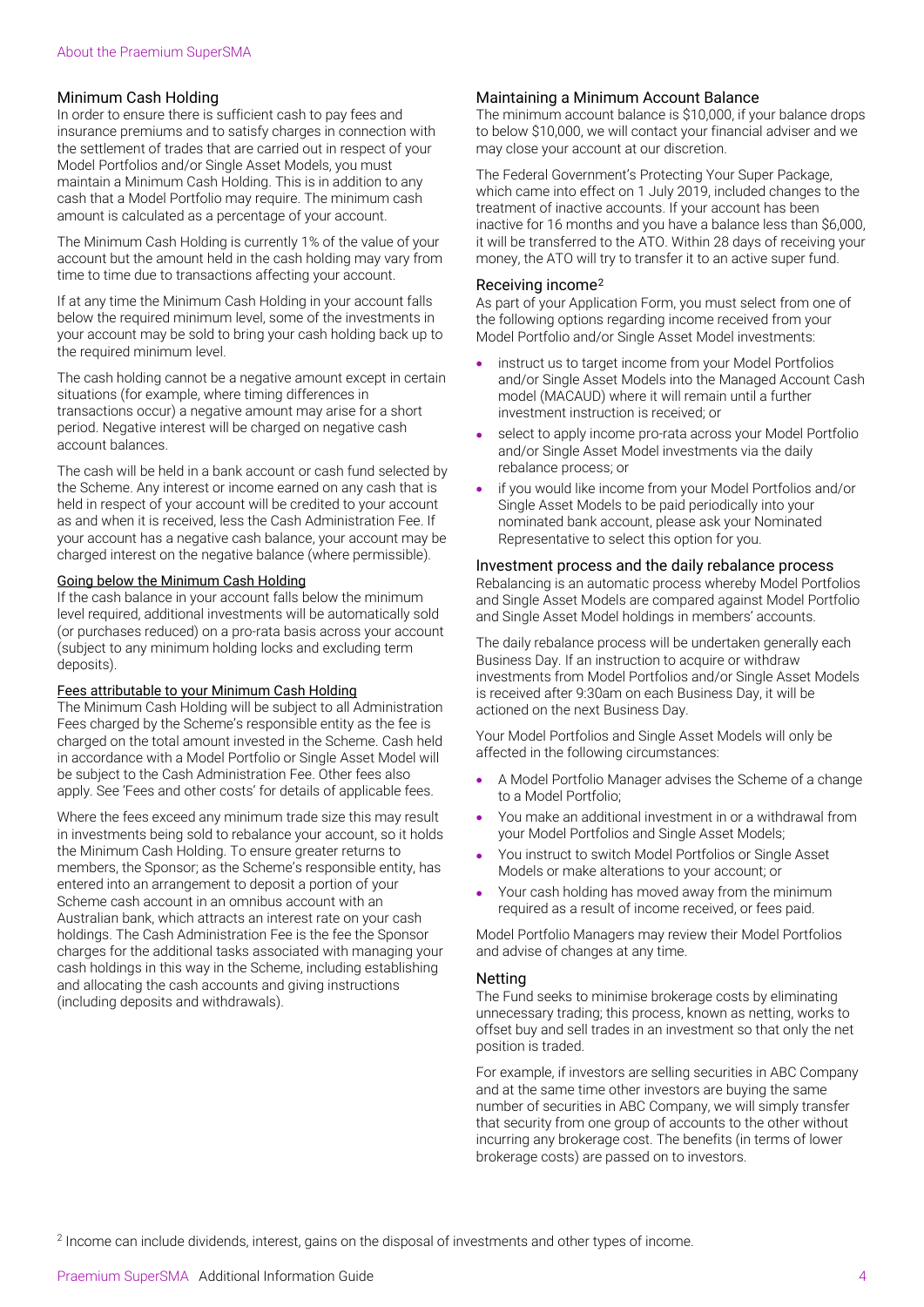Netted transactions will receive the same price as the market traded transactions, and brokerage is applied pro-rata across the entire client base involved in that transaction. If there is an exact netting of transactions within the Fund and no market trade, the netted transactions will be priced at the daily volume weighted average price ('VWAP').

## Floating Model weightings

If you select more than one Model Portfolio or Single Asset Model, we will apply the Model weightings on a floating basis.

Applying your Model weightings on a floating basis means that when your selected Model Portfolios or Single Asset Models perform differently from each other, the relative proportion of your account attributable to each option will move (float) away from the weights that you have originally selected.

## Corporate actions

The Scheme's responsible entity will receive communications about corporate actions relating to the securities held in your account. The issuers of the securities will send any notices of meetings relating to the securities, and any offers of dividend or distribution reinvestment plans, to the Scheme's responsible entity or custodian. In dealing with corporate actions, the Scheme's responsible entity will act in the best interests of investors in the Scheme as a whole, but the Scheme's responsible entity will generally not be obliged to act on any individual investor's directions, including the Trustee of the Praemium SuperSMA.

The Scheme's policy regarding corporate actions is that generally:

- It will elect to receive dividends and distributions in cash, which will be credited to the cash holdings in relevant accounts;
- It will generally adopt a neutral position and not vote at meetings of holders of securities, although it may exercise its discretion and vote depending on the particular circumstances; and
- It will deal with other corporate actions using its discretion and will generally not participate in conditional events.

In certain limited circumstances, entitlement to corporate actions may be subject to externally imposed limits or caps which may result in an investor's entitlement to participate in the corporate action through their account being less than an entitlement if the investor is holding the same number of securities directly.

## Investing in international securities

The Praemium SuperSMA offers a selection of Model Portfolios and Single Asset Models for those looking to diversify their investment portfolio into international markets. Members can take advantage of international brokerage rates of 0.15% on all available international exchanges and competitive foreign exchange spreads. A settlement fee of \$2.90 applies per international trade on your account.

If you are invested in an investment that has exposure to international assets, your account may be more susceptible to regulatory changes in overseas markets. Some overseas markets may be subject to greater regulatory changes due to lack of maturity of the regulatory environment.

International investments are exposed to risk associated with currency foreign exchange rate movements. The Praemium SuperSMA does not currently offer foreign currency holdings and does not currently facilitate the management of exchange rate risks via derivatives. All international asset related transactions on your account including security trades, income and corporate action proceeds will be converted to AUD by the Scheme custodian and subsequently reflected on your Praemium SuperSMA account, this may impact the value of your holdings.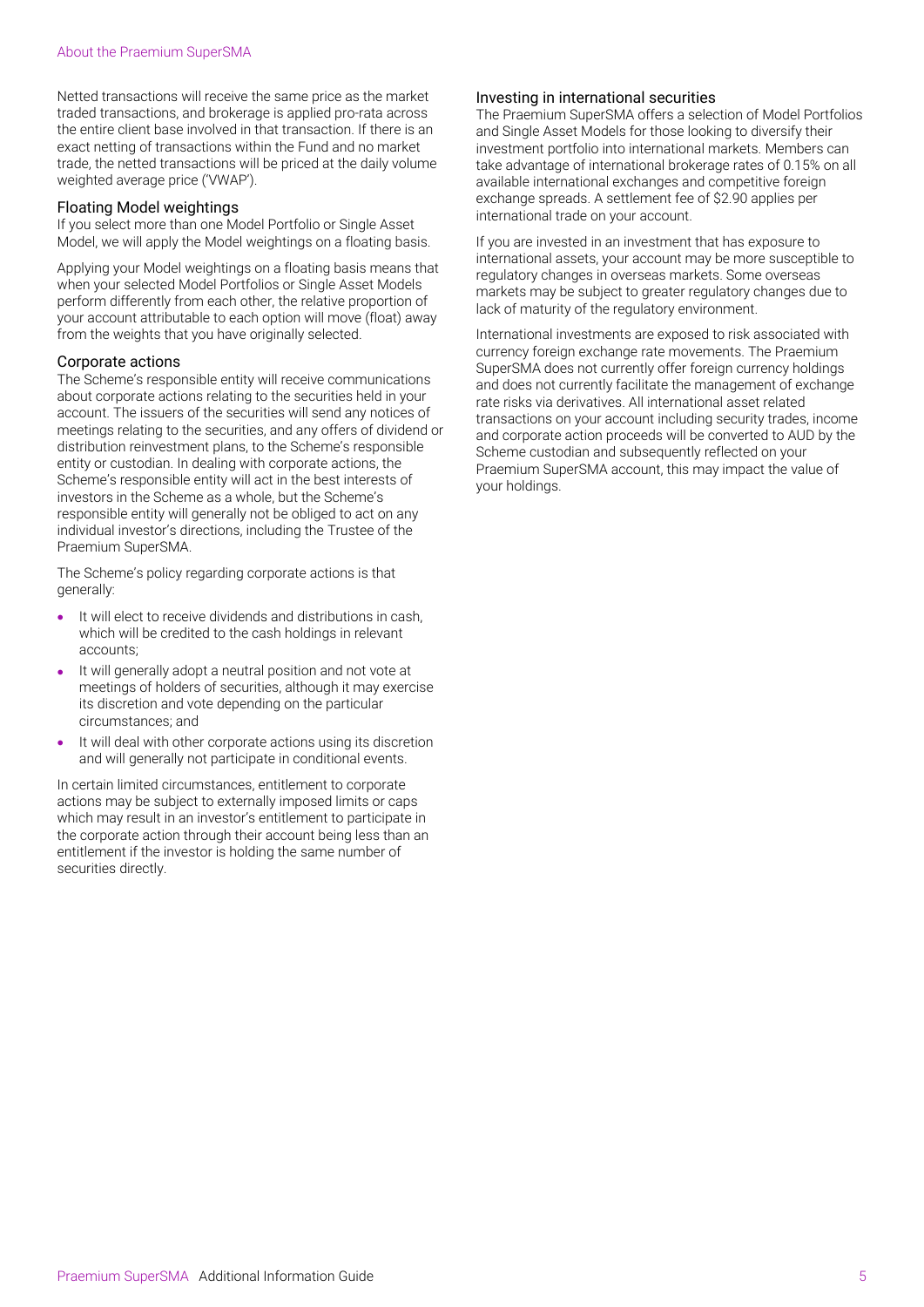# Defined fees

The following are regulatory definitions of the fees and costs for superannuation products. A number of these fees apply to the Fund and have been referred to throughout the PDS. Some of these fees may also be referred to in this section.

| Fee                       | <b>Description</b>                                                                                                                                                                                                                                                                                                                                                                                                                                                                                                                                                                                                                                                             |
|---------------------------|--------------------------------------------------------------------------------------------------------------------------------------------------------------------------------------------------------------------------------------------------------------------------------------------------------------------------------------------------------------------------------------------------------------------------------------------------------------------------------------------------------------------------------------------------------------------------------------------------------------------------------------------------------------------------------|
| <b>Activity fee</b>       | A fee is an activity fee if:<br>the fee relates to costs incurred by the trustee of the superannuation entity that are directly<br>a)<br>related to an activity of the trustee:<br>that is engaged in at the request, or with the consent, of a member; or<br>i.<br>ii.<br>that relates to a member and is required by law; and<br>those costs are not otherwise charged as an administration fee, an investment fee, a buy-sell<br>b)<br>spread, a switching fee, an advice fee or an insurance fee.                                                                                                                                                                          |
| <b>Administration fee</b> | An administration fee is a fee that relates to the administration or operation of the superannuation<br>entity and includes costs that relate to that administration or operation, other than:<br>borrowing costs; and<br>a)<br>b)<br>indirect costs that are not paid out of the superannuation entity that the trustee has elected<br>in writing will be treated as indirect costs and not fees, incurred by the trustee of the entity or<br>in an interposed vehicle or derivative financial product; and<br>costs that are otherwise charged as an investment fee, a buy-sell spread, a switching fee, an<br>$\circ$ )<br>activity fee, an advice fee or an insurance fee. |
| <b>Advice fee</b>         | A fee is an <b>advice fee</b> if:<br>the fee relates directly to costs incurred by the trustee of the superannuation entity because<br>a)<br>of the provision of financial product advice to a member by:<br>a trustee of the entity; or<br>i.<br>ii.<br>another person acting as an employee of, or under an arrangement with the trustee<br>of the entity; and<br>those costs are not otherwise charged as an administration fee, an investment fee, a<br>b)<br>switching fee, an activity fee or an insurance fee.                                                                                                                                                          |
| <b>Buy-sell spread</b>    | A buy-sell spread is a fee to recover transaction costs incurred by the trustee of the superannuation<br>entity in relation to the sale and purchase of assets of the entity.                                                                                                                                                                                                                                                                                                                                                                                                                                                                                                  |
| <b>Exit fee</b>           | An exit fee is a fee other than a buy-sell spread, that relates to the disposal of all or part of members'<br>interests in the superannuation entity.                                                                                                                                                                                                                                                                                                                                                                                                                                                                                                                          |
| Indirect cost ratio       | The indirect cost ratio (ICR), for a MySuper product or an investment option offered by a<br>superannuation entity, is the ratio of the total of the indirect costs for a MySuper product or<br>investment option, to the total average net assets of the superannuation entity attributed to a<br>MySuper product or investment option.<br>Note: A fee deducted from a member's account or paid out of the superannuation entity is not an<br>indirect cost.                                                                                                                                                                                                                  |
| <b>Investment</b> fee     | An investment fee is a fee that relates to the investment of the assets of a superannuation entity and<br>includes:<br>fees in payment for the exercise of care and expertise in the investment of those assets<br>a)<br>(including performance fees); and<br>costs incurred by the Trustee of the entity that:<br>b)<br>relate to the investment of assets of the entity; and<br>i.<br>ii.<br>are not otherwise charged as an administration fee, a buy-sell spread, a switching<br>fee, an activity fee, an advice fee or an insurance fee.                                                                                                                                  |
| Switching fee             | A switching fee for a superannuation product other than a MySuper product is a fee to recover the<br>costs of switching all or part of a member's interest in the superannuation entity from one class of<br>beneficial interest in the entity.                                                                                                                                                                                                                                                                                                                                                                                                                                |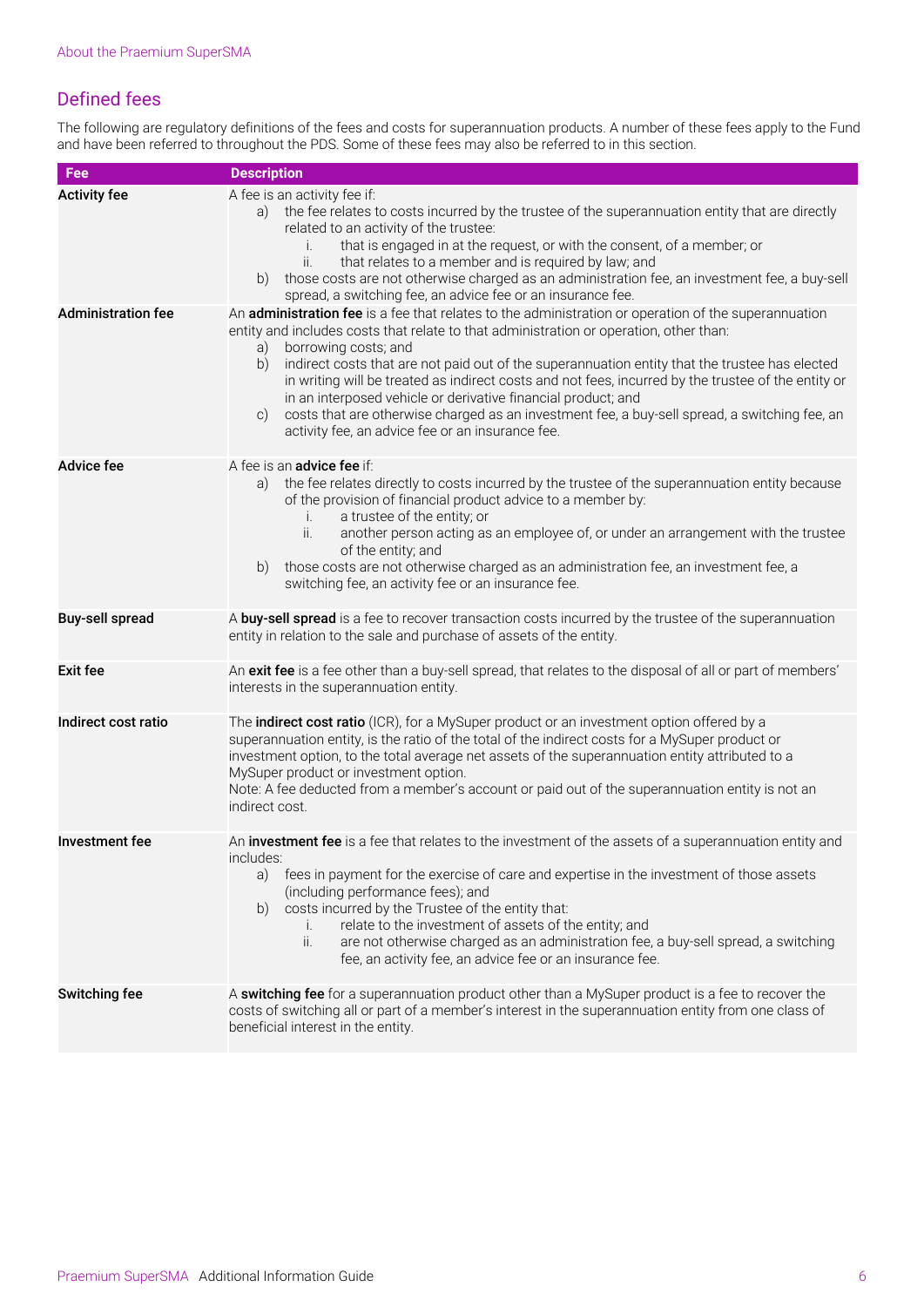# <span id="page-6-0"></span>2. How super works

Superannuation is one of the main ways that you can save for retirement. The Government encourages you to maximise your contributions by providing tax incentives and savings. The two main types of contributions that can be made to superannuation are concessional and non-concessional contributions. Contributions can only be made to Accumulation Accounts.

# Concessional contributions

## Superannuation Guarantee Contributions

Most Australian employers are required by Government legislation to make superannuation contributions for their employees – called Superannuation Guarantee (SG) contributions. SG contributions are presently 10% of a person's ordinary time earnings (subject to a maximum dollar limit).

SG contributions are required to be paid by an employer to a superannuation fund at least quarterly.

## Deductible member contributions

Subject to certain conditions, personal contributions can be made by members from their before-tax salary, as a deductible superannuation contribution. Deductible personal contributions are concessional contributions and are subject to concessional contribution limits.

## Salary Sacrifice Contributions

Employers can make additional contributions including under salary sacrifice arrangements. Salary sacrifice arrangements involve an employee deciding (if their employer allows) to contribute to superannuation from their before-tax salary (that is, reducing their take home pay). This is a voluntary arrangement between employer and employee.

Additional employer contributions (in particular, salary sacrifice contributions) may be regarded as Reportable Employer Superannuation contributions. Reportable Employer Superannuation contributions are contributions over which the member has some influence and count as income when assessing a person's eligibility for a number of Government benefits, including welfare benefits. For more information about Reportable Employer Superannuation contributions, go to www.ato.gov.au.

## Non-concessional contributions

Members can make personal contributions or have Spouse contributions made on their behalf. Personal contributions and Spouse contributions made from after-tax salary are nonconcessional contributions and are subject to non-concessional contribution limits.

## Other amounts that can be paid into superannuation

## Superannuation co-contribution

You may receive a superannuation contribution from the Government when you make a personal contribution. This is subject to you satisfying eligibility criteria set out by the Government relating to your employment and income. For every \$1 you contribute from after tax dollars to your superannuation account, you may be eligible for a co-contribution. For the 2021/22 financial year, if you earn less than \$41,112 you will be entitled to the maximum \$500 co-contribution. This amount will reduce by 3.33 cents for every dollar over \$41,112. The cocontribution will cut out once income reaches \$56,112.

In order to be eligible for a co-contribution, an individual must also have a total superannuation balance of less than \$1.6 million and must not have contributed more than their nonconcessional cap. For more information, go to www.ato.gov.au.

## Spouse Contribution

If you are a low-income earner and your spouse has made contributions on your behalf, your spouse may also be eligible for a tax offset of up to \$540. This will be dependent upon your income level. Effective from 1 July 2017, the income threshold has been increased to \$37,000 with the tax offset reducing to zero when the spouse's income is \$40,000 or more. For more information, go to www.ato.gov.au.

## Rollovers/transfers into the Fund

You may at any time rollover or transfer balances from other superannuation funds into your Praemium SuperSMA account. In order to do this, you will need to complete an 'Easy Transfer Form' which can be found on our website and return it to us for processing. If you have benefits in a number of funds, a separate form must be completed for each fund. Before closing any other superannuation account that you may have, you should consider what costs you may incur, what benefits you may lose or any other significant implications of closing your account.

Please note that if we receive a rollover after your Transition to Retirement Pension or Account Based Pension Account has commenced, a new account will need to be created for you to accept the rollover.

There are other amounts that may be paid into a superannuation fund such as certain disablement amounts on settlement of a disability claim (outside of superannuation), proceeds from the sale of a small business and superannuation sourced from a foreign superannuation fund. Special rules apply to these amounts. If you are going to receive any of these amounts or are considering payment of them into superannuation, we recommend you obtain appropriately qualified advice. Go to www.ato.gov.au for more information.

# Withdrawals from super

## Accessing your benefits

The objective of superannuation is to assist you to save for your retirement. The circumstances in which you can access your superannuation prior to your retirement are very limited. Generally, these circumstances relate to specific medical conditions or severe financial hardship.

The circumstances in which your benefit may be released to you (referred to as a 'Condition of Release'), if you are an Australian citizen, New Zealand citizen or permanent resident include:

- Reaching preservation age and choosing to access some or all of your super balance as a transition to retirement pension while remaining employed on a full- or part-time basis;
- Permanent retirement from the workforce on or after your preservation age;
- Termination of employment after turning age 60 (without necessarily retiring permanently);
- Reaching age 65 (whether you are retired or not);
- Death (benefits are paid to your dependants or personal legal representative);
- Permanent incapacity;
	- Diagnosis of a terminal medical condition;
- Severe financial hardship;
- Eligibility for approval on compassionate grounds;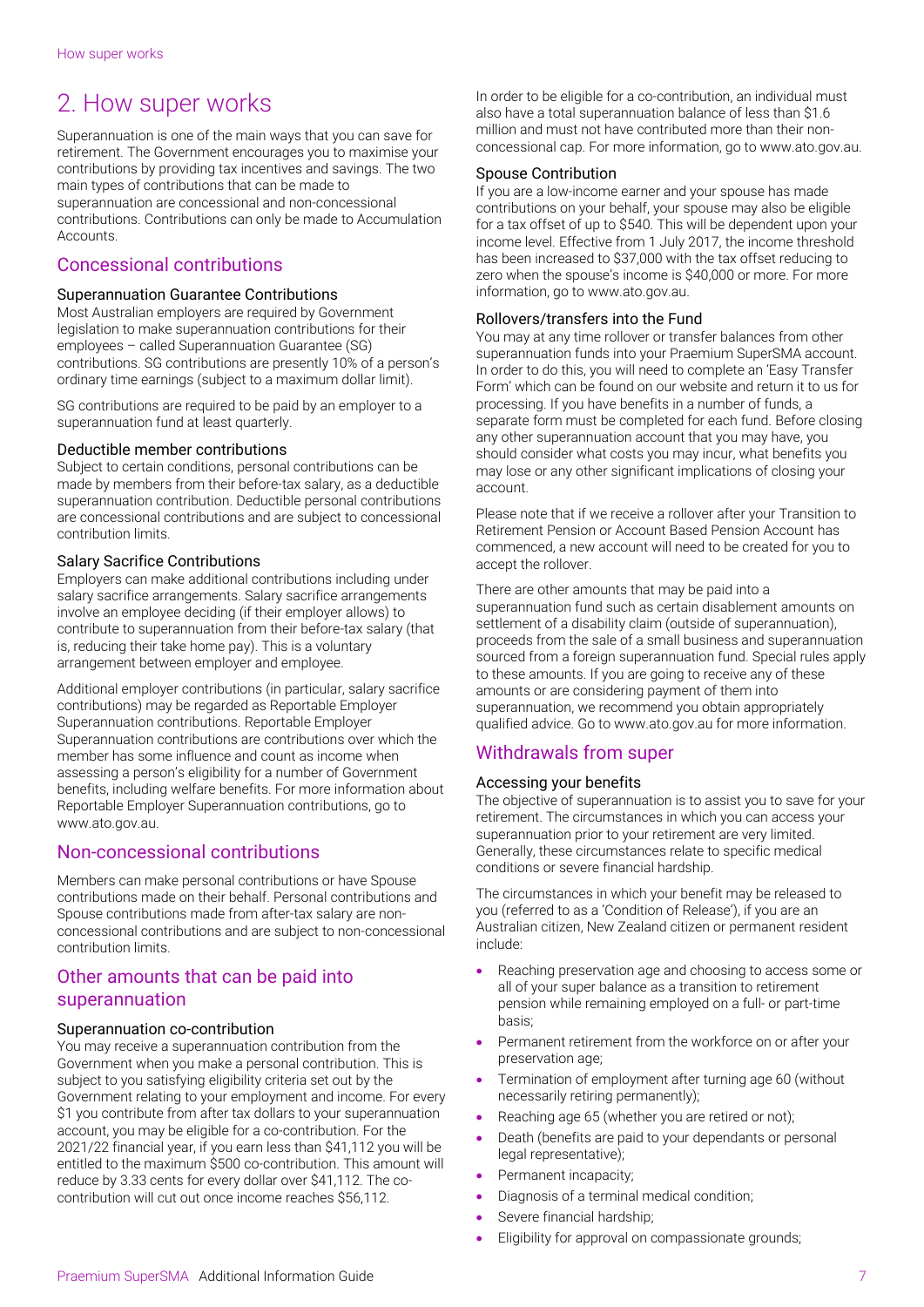- Termination of employment with an employer-sponsor where your preserved amount is less than \$200;
- Permanent departure from Australia if you are an eligible temporary resident; and
- Satisfying any other condition of release as specified in superannuation law.

## Preservation age

Your preservation age determines when you are able to unconditionally access your superannuation balance. This will depend on your date of birth.

| Date of birth                    | <b>Preservation age</b> |
|----------------------------------|-------------------------|
| Before 1 July 1960               | 55                      |
| From 1 July 1960 to 30 June 1961 | 56                      |
| From 1 July 1961 to 30 June 1962 | 57                      |
| From 1 July 1962 to 30 June 1963 | 58                      |
| From 1 July 1963 to 30 June 1964 | 59                      |
| On or after 1 July 1964          | 60                      |

# Withdrawals from the Praemium SuperSMA

You will normally be able to request a withdrawal on any Business Day and requests will be complied with promptly, subject to maintaining a minimum balance for partial withdrawals and any requirements of the law and as set out below.

If a full withdrawal is requested, your Praemium SuperSMA account and account in the Scheme will be treated as being closed.

Cash withdrawals will be paid into a pre-nominated bank account in your name. Any instructions to vary this bank account must be in writing and signed by you. These instructions cannot be accepted from your financial adviser. Sale of your investments in your account will commence at the next Rebalancing Date following receipt of your withdrawal request. Generally, each Business Day is a Rebalancing Date.

Securities will be sold across your account to maintain asset allocation of your selected Model Portfolio assets. The value you will receive will be that at which the securities are sold net of all fees, charges and expenses including transaction costs such as brokerage.

The withdrawal amount may accumulate as part of your cash holding in your account until the full amount is available for transfer into your pre-nominated account or, alternatively, pursuant to your instructions the withdrawal will be processed as two or more payments (for example, where dividends in respect of securities are due but not yet received by the Fund).

In unusual circumstances outside the control of the Scheme's responsible entity such as the closure or disruption of a relevant security exchange, withdrawals may be suspended for the period that these circumstances prevail. In these circumstances, withdrawals from the Fund may also be suspended by the Trustee.

## Pensions

The Praemium SuperSMA offers existing and new members two types of pensions:

- (a) The Transition to Retirement Pension Account; and
- (b) The Account Based Pension Account.

## Starting a Pension Account

You can begin your pension account by rolling over money you hold in a Praemium SuperSMA accumulation account, or by rolling over money from another superannuation or pension account you have with another superannuation provider.

If you have an existing Praemium SuperSMA account: all amounts intended for the purchase of the pension that are received will be held in your existing super account. Once all moneys identified in your Application Form have been received into your super account, the amount will be rolled over from that account into your Praemium SuperSMA pension account to commence the pension.

If you do not have an existing Praemium SuperSMA account: if you wish to make a contribution as part of your initial pension purchase and/or wish to rollover amounts from another superannuation or pension account you have with other superannuation providers, we will place those amounts into a superannuation holding account in your name until such time as all amounts intended for the purchase of the pension are received.

The Government has imposed a cap of \$1.6 million (indexed in line with the Consumer Price Index) on the total amount of accumulated superannuation an individual can transfer into the retirement phase (across all accounts from all providers). For more information, go to www.ato.gov.au.

The table below compares some of the key features:

| <b>Feature</b>                                                 | <b>Account Based</b><br><b>Pension Account</b>  | <b>Transition to</b><br><b>Retirement</b><br><b>Pension Account</b> |  |
|----------------------------------------------------------------|-------------------------------------------------|---------------------------------------------------------------------|--|
| <b>Minimum Account</b><br><b>Balance</b>                       | \$10,000                                        | \$10,000                                                            |  |
| <b>Minimum Annual</b><br><b>Pension Payment</b><br>Percentage* | 2%                                              | 2%                                                                  |  |
| <b>Maximum Annual</b><br><b>Pension Payment</b><br>Percentage* | N/A                                             | 10%                                                                 |  |
| <b>Payment Frequency</b>                                       | Monthly, Quarterly,<br>Six Monthly,<br>Annually | Monthly, Quarterly,<br>Six Monthly,<br>Annually                     |  |
| <b>Death Benefits</b>                                          | Reversionary<br>Pension; Lump<br>Sum            | Reversionary<br>Pension; Lump<br>Sum                                |  |
| Tax on earnings                                                | <b>No</b>                                       | Yes**                                                               |  |
| Tax offset                                                     | Yes                                             | Yes                                                                 |  |
| <b>Further</b><br>contributions?                               | <b>No</b>                                       | <b>No</b>                                                           |  |
| Minimum payments<br>per annum                                  | One                                             | One                                                                 |  |
| Lump Sum<br>withdrawals                                        | Yes                                             | <b>No</b>                                                           |  |

\*dependent upon age. For financial years 2020/21 and 2021/22 the minimum percentages are halved.

\*\* Earnings on transition to retirement pension accounts are taxed at the same rate as superannuation funds in the accumulation phase, at a rate of up to 15%. For more information, go to www.ato.gov.au.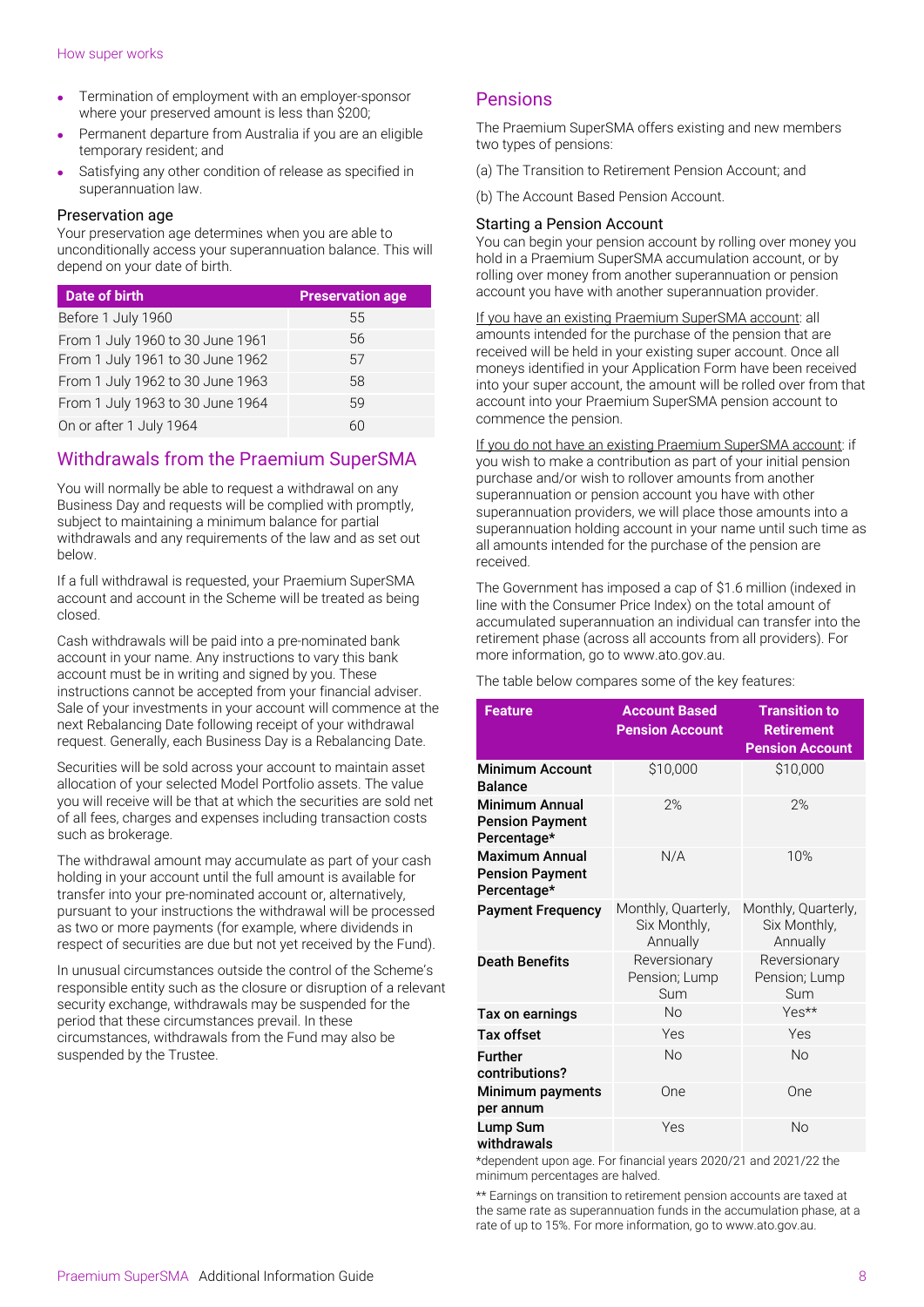## Account Based Pension Account

An account based pension is a flexible product that offers you a tax effective income stream. Your initial income stream once you commence your pension will depend upon your age and opening account balance. For all subsequent financial years, it will depend upon your age and your account balance on July 1. You must take a minimum amount in accordance with the percentages set out in the below table. These percentages are set by the Federal Government. The maximum amount of your income stream is only limited by your account balance.

You cannot make on-going contributions to your pension once it has commenced. Any transfers or rollovers that are to be included in your pension account must be received and added to the pension account before the income stream commences.

| Age on 1 July | <b>Minimum percentage of account</b><br>balance* |
|---------------|--------------------------------------------------|
| Under 65      | 2                                                |
| 65 to 74      | 2.5                                              |
| 75 to 79      | 3                                                |
| 80 to 84      | 3.5                                              |
| 85 to 89      | 4.5                                              |
| 90 to 94      | 5.5                                              |
| 95 and over   |                                                  |

\* For financial years 2020/21 and 2021/22 the minimum percentages are halved.

You must receive at least one payment during each financial year which is equal to or greater than the minimum amount calculated in accordance with the above table. If the minimum has not been paid by the time of the last pension payment for the year, then pension payments must be increased to ensure the minimum pension amount is reached. If you commence a pension before 1 June, the pension payment will be a proportion of the required minimum payment for that year. However, if you commence your pension on or after 1 June, no payment is required until the next financial year.

## Transition to Retirement Pension Account

This type of income stream is ideal if you wish to reduce your working hours but still be able to supplement your income from your superannuation. It is an opportunity to boost your superannuation balance, and, depending upon your level of income and marginal tax rate, may also reduce your tax payable.

You can choose a Transition to Retirement ('TTR') pension if you have reached your 'Preservation Age' but would like to continue working in a full or part time capacity. Your superannuation benefits may all be regarded as 'Preserved' but as long as you have reached Preservation Age you can commence this type of pension.

The Trustee will automatically convert your TTR to an ABP when you turn 65 years of age. If you attain a condition of release prior to age 65, and you wish to convert your TTR to an ABP, you must request this in writing, and you will need to provide proof of attaining a condition of release.

You can continue to make personal contributions and receive employer contributions to your Accumulation Account after your pension has commenced. You cannot make on-going contributions to your TTR pension once it has commenced. Any transfers or rollovers that are to be included in your TTR pension account must be received and added to the TTR pension account before the income stream commences.

A maximum of 10% of the account balance can be taken during a financial year as an income stream.

Your initial income stream when you commence your TTR pension will depend upon your age and opening account balance. For all subsequent financial years, it will depend upon your age and the account balance on July 1. You must take a minimum amount of 2% of your account balance. The maximum amount of your income stream is limited to 10% of your account balance. These percentages are set by the Federal Government. You must receive at least one payment during each financial year which is equal to or greater than the minimum amount calculated in accordance with the above table. If the minimum has not been paid by the time of the last pension payment for the year, then pension payments must be increased to ensure the minimum pension amount is reached. If you commence a pension before 1 June, the pension payment will be a proportion of the required minimum payment for that year. However, if you commence your pension on or after 1 June, no payment is required until the next financial year.

## Tax on pension payments

The tax treatment of your pension will depend on your age. Pension payments for members who are aged 60 and over are tax free. If you are aged under 60 years old, tax may be payable on any income you receive from your pension at your marginal tax rate, plus the Medicare Levy. The amount of tax that will apply to your pension income may be reduced by any tax-free amounts for which you are eligible. Any tax applicable will be deducted from your regular pension payments and remitted to the ATO.

Tax at your marginal tax rate will be applied to taxable income but will be reduced by a 15% tax offset that will be applicable to the part of your pension account balance for which a tax deduction was able to be claimed when contributions were made. Generally, this is regarded as the 'taxable' component of your pension payments.

## Lump sum commutations

Should you wish, you can request a full or partial commutation (lump sum withdrawal) of your Account Based Pension account.

Whilst the options to take a lump sum are limited, you can stop your Transition to Retirement Pension at any time and have the balance of your account moved back into an accumulation account within the Praemium SuperSMA.

# Death benefit nomination

You can make two types of nominations regarding the payment of your benefit as a lump sum in the event of your death. These are:

- Non-binding death benefit nomination; and
- Binding (non-lapsing) death benefit nomination.

Pension members also have the option to nominate an eligible dependant as a reversionary beneficiary to receive an ongoing income stream after your death. Your nominated reversioner must be an eligible dependant at the time of your death and will be required to set up a new account.

Regardless of the type of nomination you choose, your death benefit can generally only be paid to either or both of the following:

- One or more of your dependants; and/or
- Your legal personal representative.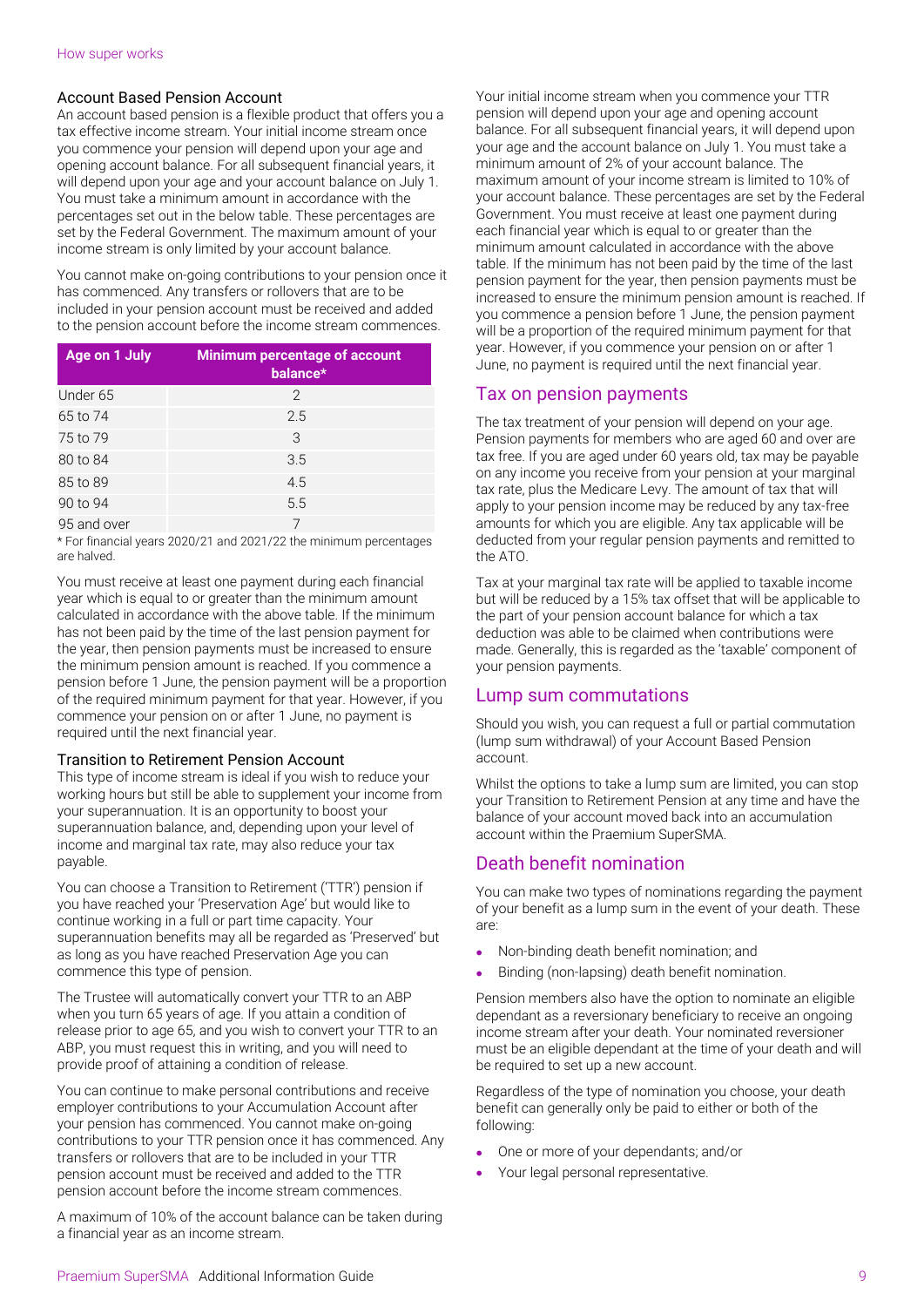### How super works

A ''dependant', includes:

- Your spouse;
- Your child; and/or
- Any person who you have an interdependent relationship with.

Note, for tax purposes, an adult child is not considered a 'dependant' unless they were financially dependent upon you at the date of your death or were in an interdependent relationship with you at the date of your death.

The definition of 'spouse' includes:

- Another person (whether the same or opposite sex) with whom you are in a relationship that is registered under a State or Territory law; and
- Another person (whether the same or opposite sex) who, although not legally married to you, lives with you on a genuine domestic basis in a relationship as a couple.

The definition of 'child' includes:

- An adopted child, a stepchild, or an ex-nuptial child;
- A child of your spouse; and
- Someone who is a child under the Family Law Act.

An interdependent relationship between two people exists if:

- They have a close personal relationship, they live together;
- One or both of them provides the other with financial support; and
- One of both of them provides the other with domestic support and personal care.

Two people with a close personal relationship who do not meet the above criteria because one or both suffers from a physical, intellectual or psychiatric disability can still be considered to have an interdependent relationship.

If you do not make a nomination, or make an invalid nomination, we will, in our absolute discretion, generally pay your death benefit to one or more of your dependant(s) and/or legal personal representative.

## Non-binding death benefit nomination

If you make a non-binding death benefit nomination, the Trustee will take it into account when deciding who to pay your death benefit to. However, your nomination is a guide only and the Trustee has complete discretion in deciding who should receive your death benefit and in what proportions.

## Binding (non-lapsing) death benefit nomination

If you make a binding death nomination, we will pay your benefit according to your nomination as long as the nomination is valid at the time of your death.

To make a valid binding nomination:

- You must nominate either a dependant or dependants (as defined) or your legal personal representative;
- Your allocation percentages must add to 100%, otherwise your nomination will be invalid;
- Your nomination must be in writing:
- Your nomination must be signed and dated, in the presence of two witnesses, being persons;
	- Both of whom have turned 18 years old; and
	- Neither of whom is mentioned in the nomination;
- Your nomination must contain a declaration signed and dated by the witnesses stating that the nomination was signed by you in their presence.

Important: Binding nominations are non-lapsing. If you wish to change your nomination you must complete a new binding nomination form.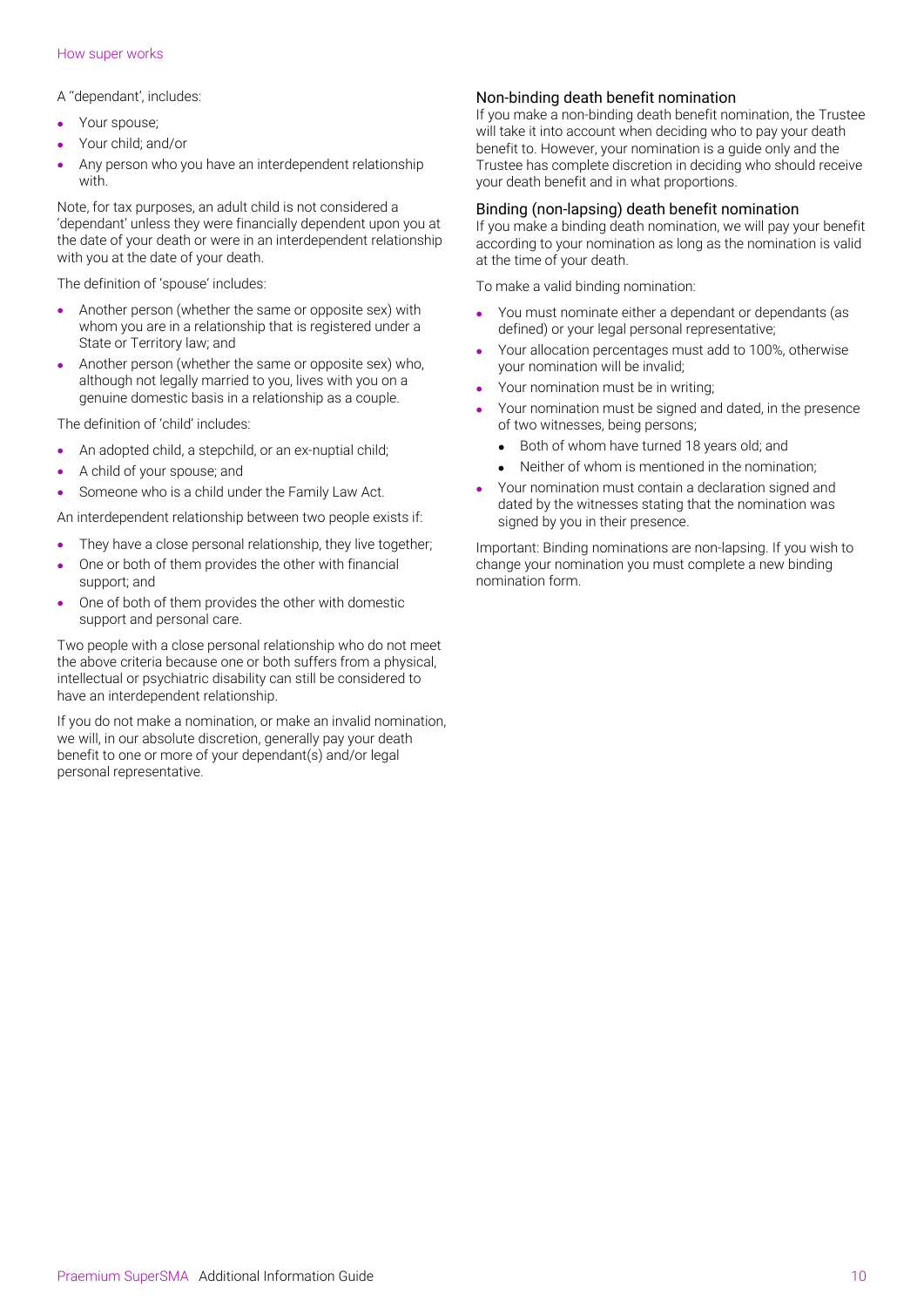# <span id="page-10-0"></span>3. How we invest your money

# Your financial adviser

You are required to appoint a financial adviser to provide investment instructions to us on your behalf. By completing the Application Form, you will be authorising us to take all investment instructions in relation to your account in the Praemium SuperSMA (Fund Account) from your financial adviser on your behalf.

If the financial adviser's nomination is cancelled or your financial adviser ceases to act as your representative for any reason, you will generally be required to nominate a new financial adviser within a reasonable timeframe. If you do not nominate a new financial adviser, we may at our option, close your account and pay the proceeds to an Eligible Rollover Fund. This may include where you cease to be eligible under a branded Distributor PDS, resulting in your account no longer be eligible for the distributor's terms and conditions including discounting of administration and/or investment fee(s) and investment options. Typically, this will result in your investment incurring Praemium's standard fees and where applicable, a change to your investment(s).

## Switching

Members may switch their investments, or alter the combination of investments, at any time. When a switch is requested, investments will be realised as necessary to ensure a Member's account reflects their newly selected investments. Transaction costs such as brokerage fees may apply. Refer to the 'Fees and Costs' section of the PDS for more information.

Your instruction to switch between, or alter, investments will generally be acted upon during the next Rebalancing Date being the day the Scheme's responsible entity buys or sells investments on your behalf (generally the next Business Day) following receipt of such instructions from your financial adviser.

In unusual circumstances outside our control such as the closure or disruption of a relevant stock exchange, investment switches may be suspended for the period that these circumstances prevail.

## Important information when selecting or switching investments

- The available investments are accessed via another financial product (being the interest in the Scheme for which a separate product disclosure statement [Scheme PDS] is available).
- The Scheme PDS is available on the Praemium website.
- There are differences between investing via the Praemium SuperSMA and investing in a registered managed investment scheme directly.
- The Trustee must be satisfied that you have received and/or know where to obtain the Scheme PDS prior to the Trustee making investments in accordance with your selection of investments. This applies to your initial investment as well as any subsequent monies received for investment.
- All investments held through the Fund are held in the name of the custodian of the Trustee, not in your name. You do not have a right in relation to, or any interest in, any particular asset or investment of the Fund including your account.

# Calculation of earnings

The net return achieved by an investment selected by a Member after taking into account gains or losses of a revenue or capital nature, any applicable expenses or tax, and interest on the cash holdings in respect of a Member, is passed on to the Member. Taxes relating to investment income and capital gains are applied at the Fund level. To the extent practicable, the effect of these taxes is passed on to Members based on the individual investments in their account, however this may not occur in all circumstances or may be based on reasonable estimates. Members who leave the Fund will not receive the benefit of unrecouped capital losses.

Interest on the cash holding is determined according to the official RBA target cash rate applicable from time to time. For more information, contact your financial adviser.

The value of a Member's Fund Account will reflect the performance of underlying investments attributable to the Member's account, based on market valuations provided as at the close of business on the previous day. Updated valuations of your account will generally be available online each Business Day. Income and distributions from investments will be accrued in the Managed Account Cash model (MACAUD) until reinvested.

## What happens if information in the Scheme PDS changes?

Changes that are not materially adverse may be made without notice and communicated to you through our website at www.praemium.com. Where a change may be materially adverse, we will provide 30 days' notice to you online through the Investor Portal.

The Trustee reserves the right to refuse or delay the investment of further monies in the Scheme or a switching request for whatever reason, including the occurrence of a materially adverse change or materially adverse significant event affecting the information in the Scheme PDS. Where the Trustee considers that such a refusal or delay is appropriate or necessary, the Trustee accepts no liability for any losses incurred by a Member.

The fees and costs associated with investing in the Praemium SuperSMA are set out in the PDS and the following pages.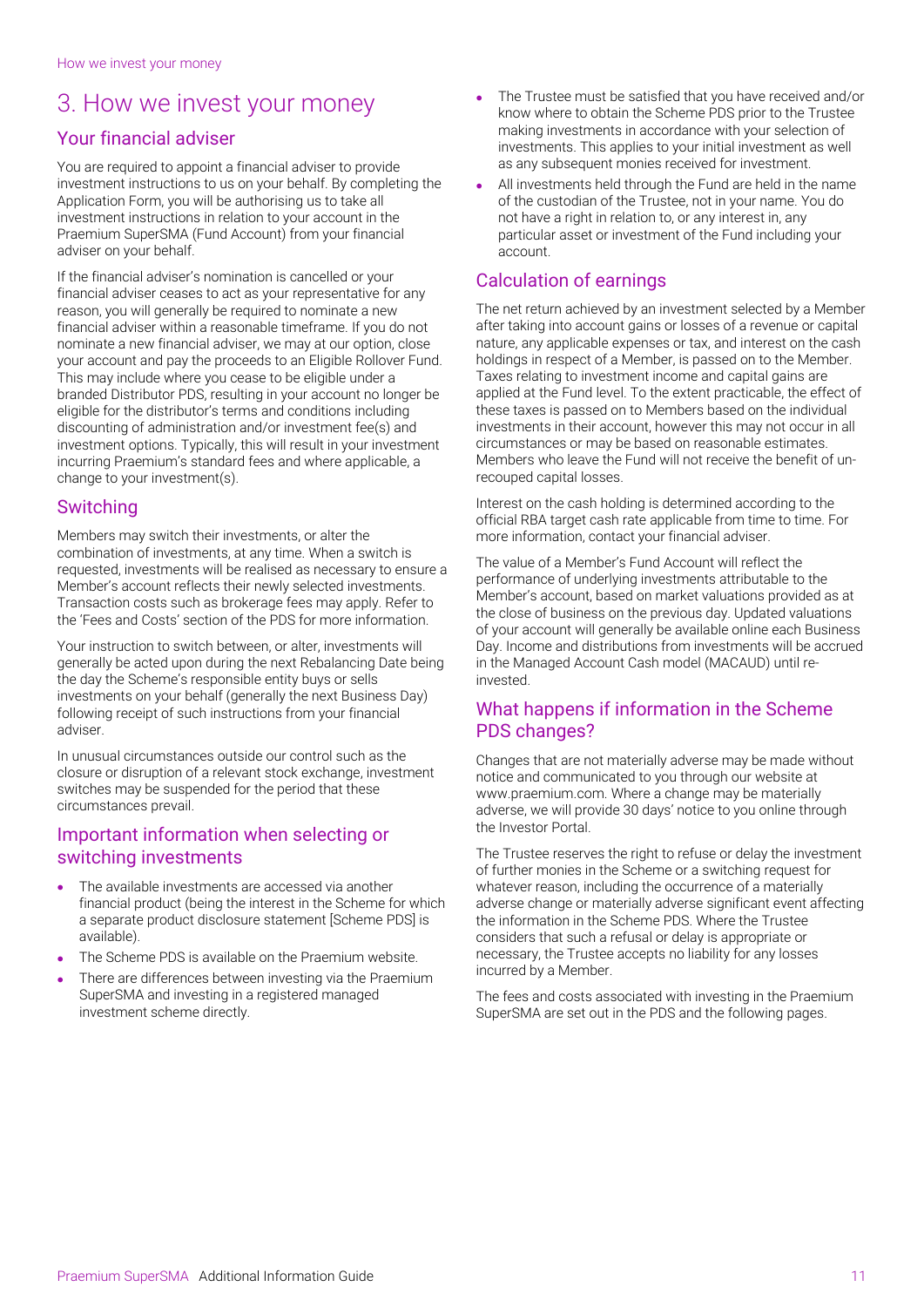# Model Portfolio and Single Asset Model customisations

The Praemium SuperSMA allows you to customise your Model Portfolios and Single Asset Models in accordance with your requirements. The table below sets out the customisations available. It is the responsibility of your financial adviser to manage any customisations.

Please note, if your Model Portfolios are customised, they may not perform in the same manner as the actual Model Portfolios you hold due to the different nature of the holdings.

The below customisations only apply for Model Portfolios and Single Asset Models (where applicable) in your account. You should discuss these in detail with your financial adviser.

| <b>Customisations available</b>  |                                                                                                                                                                                                                                                                                                                                                                                                                                                                                                                                                                                                                                                                                                                                                                                                                                                                                                                                                                                                                                                                                                                                                                                |
|----------------------------------|--------------------------------------------------------------------------------------------------------------------------------------------------------------------------------------------------------------------------------------------------------------------------------------------------------------------------------------------------------------------------------------------------------------------------------------------------------------------------------------------------------------------------------------------------------------------------------------------------------------------------------------------------------------------------------------------------------------------------------------------------------------------------------------------------------------------------------------------------------------------------------------------------------------------------------------------------------------------------------------------------------------------------------------------------------------------------------------------------------------------------------------------------------------------------------|
| <b>Substitution</b>              | You may substitute individual investments with other Eligible Investments, cash or reinvest what<br>would have been invested in the excluded investment evenly across the other Model Portfolio<br>investments and cash. You should be aware that substitution may result in the performance and risk<br>of the Model Portfolios in your account deviating from the performance and risk of the actual Model<br>Portfolio(s).                                                                                                                                                                                                                                                                                                                                                                                                                                                                                                                                                                                                                                                                                                                                                  |
| Minimum trade size               | You may select a minimum trade size. This means that investments in your Model Portfolios will<br>generally only be traded if the trade size is greater than or equal to that of the specified minimum<br>trade size.<br>A minimum trade size is applied per investment, per trade. If you have not set a minimum trade size<br>of your own, a default minimum trade size will be applied. For accounts with Model Portfolio holdings<br>under \$75,000, the default is 0.20% of the value of your Model Portfolios per investment, per trade.<br>For accounts with Model Portfolio holdings of \$75,000 and above, the default minimum trade size is<br>\$150 per investment, per trade.<br>Setting a minimum trade size per investment for your Model Portfolios will generally ensure that<br>trades (buys or sells) of a value less than the nominated amount will not be executed. Setting a<br>minimum trade size may also result in the performance and risk of the Model Portfolios in your<br>account deviating from the performance and risk of the actual Model Portfolio (s). A low minimum<br>trade size may result in an increase to the number of transactions. |
| Minimum holding lock<br>facility | You have the option to lock a specific asset holding in a Model Portfolio at a level of your choice.<br>When rebalancing your account in accordance with your chosen Model Portfolio selection we will<br>ensure that, for the nominated investment, the holding is maintained at or above your selected level.<br>You should be aware that the use of the minimum holding lock facility may result in the performance<br>and risk of the Model Portfolios in your account deviating from the performance and risk of the actual<br>Model Portfolio(s).                                                                                                                                                                                                                                                                                                                                                                                                                                                                                                                                                                                                                        |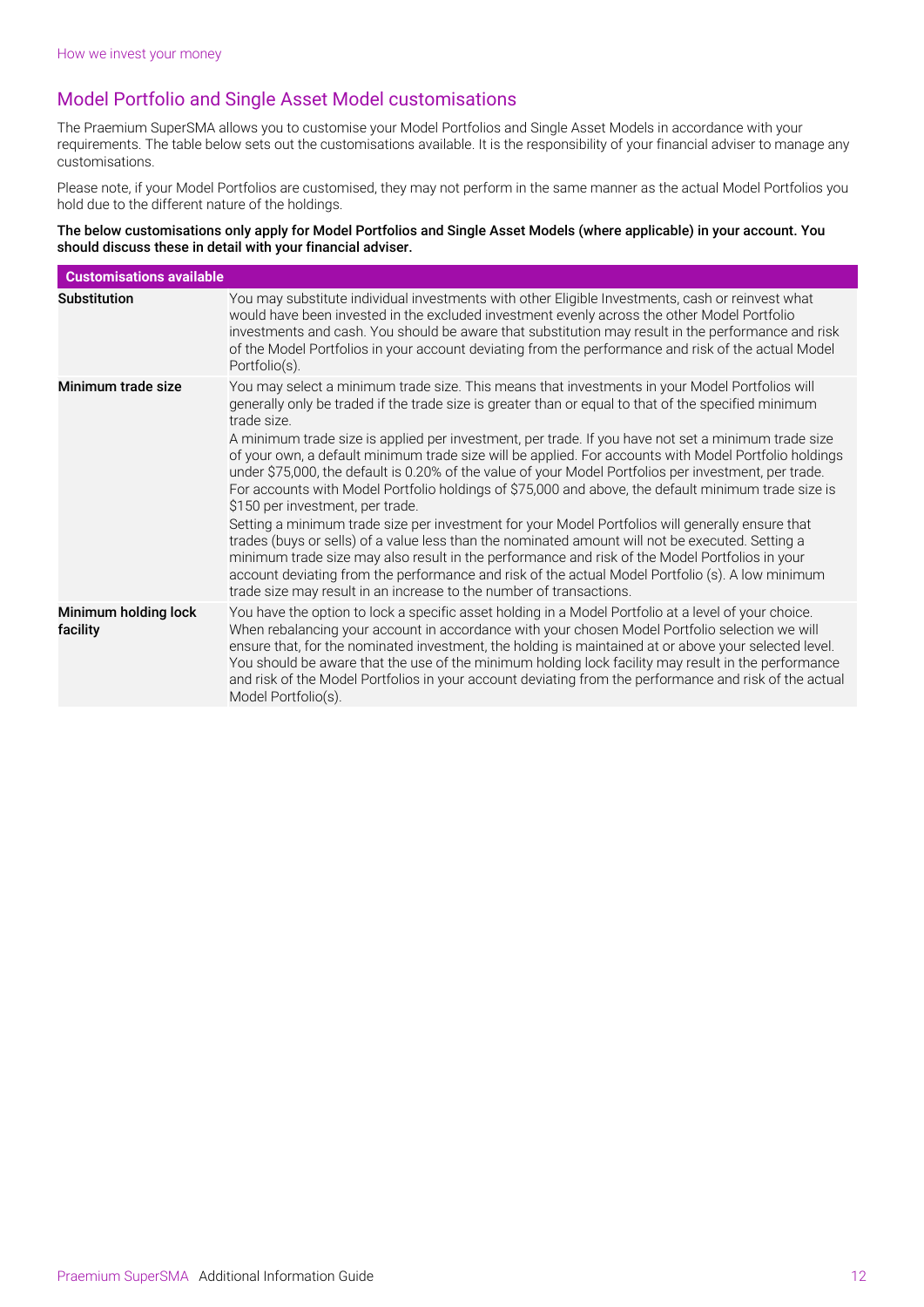Fees and costs

# <span id="page-12-0"></span>4. Fees and Costs

Fees and costs are paid directly from your account or deducted from investment returns. All fees and costs shown include GST unless otherwise stated. The information in the template can be used to compare costs between different super products. For regulatory definitions of the fees and costs please see page 6 of this Additional Information Guide.

## DID YOU KNOW?

Small differences in both investment performance and fees and costs can have a substantial impact on your long-term returns. For example, total annual fees and costs of 2% of your Fund balance rather than 1% could reduce your final return by up to 20% over a 30-year period (for example, reduce it from \$100,00 to \$80,000).

You should consider whether features such as superior investment performance or the provision of better member services justify higher fees and costs.

You or your employer may be able to negotiate to pay lower fees. Ask the Fund or your financial adviser.

## TO FIND OUT MORE

If you would like to find out more or see the impact of the fees based on your own circumstances, the Australian Securities and investments Commission (ASIC) website www.moneysmart.gov.au, has a superannuation calculator to help you check out different fee options.

| <b>TYPE OF FEE/COST</b>                                                               | <b>AMOUNT</b>                                                                                                                                                     |                                                            | <b>HOW AND WHEN PAID</b>                                                                                                                                                                                                                                                                                                                                             |  |
|---------------------------------------------------------------------------------------|-------------------------------------------------------------------------------------------------------------------------------------------------------------------|------------------------------------------------------------|----------------------------------------------------------------------------------------------------------------------------------------------------------------------------------------------------------------------------------------------------------------------------------------------------------------------------------------------------------------------|--|
| Fees when your money moves in or out of the Fund                                      |                                                                                                                                                                   |                                                            |                                                                                                                                                                                                                                                                                                                                                                      |  |
| Investment fees <sup>1</sup>                                                          | <b>Model Portfolio management</b><br>0 - 1.5% payable to the manager of a Model<br>Portfolio. Refer to the Investment Guide for<br>specific Model Portfolio fees. |                                                            | Calculated and payable monthly in arrears based on the daily<br>average of your Scheme account balance and deducted directly<br>from your Scheme account payable to the manager of the<br>Model Portfolio.                                                                                                                                                           |  |
|                                                                                       | <b>PLUS investment administration</b><br>$$0 - $250,000$<br>$$250,001 - $500,000$<br>$$500,001 - $1,000,000$<br>More than \$1,000,000                             | 0.37% p.a.<br>0.30% p.a.<br>$0.20\%$ p.a.<br>$0.00\%$ p.a. | Calculated and payable monthly in arrears based on the daily<br>average of your Scheme account balance and deducted directly<br>from your Scheme account. Payable to the Sponsor <sup>2</sup> of the<br>Praemium SuperSMA via the Scheme.                                                                                                                            |  |
|                                                                                       | Plus a fund accounting fee of \$12 per<br>month                                                                                                                   |                                                            | Paid monthly in arrears and deducted directly from your<br>Scheme account. Payable to the Sponsor <sup>2</sup> of the Praemium<br>SuperSMA via the Scheme.                                                                                                                                                                                                           |  |
|                                                                                       | <b>Plus international</b><br>administration fee                                                                                                                   | $0.15%$ p.a.                                               | Calculated monthly in arrears based on the daily value of the<br>directly held international securities held in your Scheme<br>account and deducted directly from your Scheme account.<br>Payable to the Sponsor <sup>2</sup> of the Praemium SuperSMA via the<br>Scheme.                                                                                            |  |
| <b>Administration fee</b>                                                             | Operational Risk Reserve Levy of 0.03% p.a.<br>up to \$1,000,000 balance, zero for the<br>balance over \$1,000,000                                                |                                                            | Calculated and payable monthly in arrears based on the daily<br>average of your Scheme account balance and deducted directly<br>from your account. Payable to the Sponsor <sup>2</sup> of the Praemium<br>SuperSMA via the Scheme.                                                                                                                                   |  |
|                                                                                       | Expense recovery fee of up to \$100 p.a.                                                                                                                          |                                                            | Payable annually from your account. Payable to the Sponsor <sup>2</sup> of<br>the Praemium SuperSMA via the Scheme.                                                                                                                                                                                                                                                  |  |
| <b>Buy-sell spread</b>                                                                | Nil                                                                                                                                                               |                                                            | N/A                                                                                                                                                                                                                                                                                                                                                                  |  |
| <b>Switching fee</b>                                                                  | Varies                                                                                                                                                            |                                                            | Refer to 'Transaction costs for securities' on page 6 of the PDS.                                                                                                                                                                                                                                                                                                    |  |
| <b>Advice fees relating</b><br>to all members in a<br>particular investment<br>option | Nil                                                                                                                                                               |                                                            | The Fund itself does not provide or charge for advice.                                                                                                                                                                                                                                                                                                               |  |
| Other fees and costs                                                                  | Varies                                                                                                                                                            |                                                            | For further information on other fees and costs see following<br>page.                                                                                                                                                                                                                                                                                               |  |
| Indirect cost ratio <sup>1</sup>                                                      | Investment option $0 - 1.95%$ Refer to the<br>Investment Guide for specific Model<br>Portfolio fees.                                                              |                                                            | Deducted by the underlying managed fund/security prior to<br>striking a unit price.                                                                                                                                                                                                                                                                                  |  |
|                                                                                       | Cash Administration Fee Up to 0.70% p.a.<br>on funds held in cash                                                                                                 |                                                            | The Cash Administration Fee is the amount that the Sponsor; as<br>responsible entity of the Scheme, charges to arrange for the<br>establishment of, and effecting transactions relating to your<br>cash holdings. This fee is deducted from interest you earn on<br>cash holdings in your Scheme account and is not separately<br>deducted from your Scheme account. |  |
|                                                                                       |                                                                                                                                                                   |                                                            |                                                                                                                                                                                                                                                                                                                                                                      |  |

1. If your account balance for a product offered by the superannuation entity is less than \$6,000 at the end of the entity's income year, the total combined amount of administration fees, investment fees and indirect costs charged to you is capped at 3% of the account balance. Any amount charged in excess of that cap must be refunded.

2. The Sponsor pays general expenses for the Fund, including but not limited to administration, trustee and custodian costs; however, in the event that this changes, the Trustee has a right to be indemnified from the Fund to meet such general expenses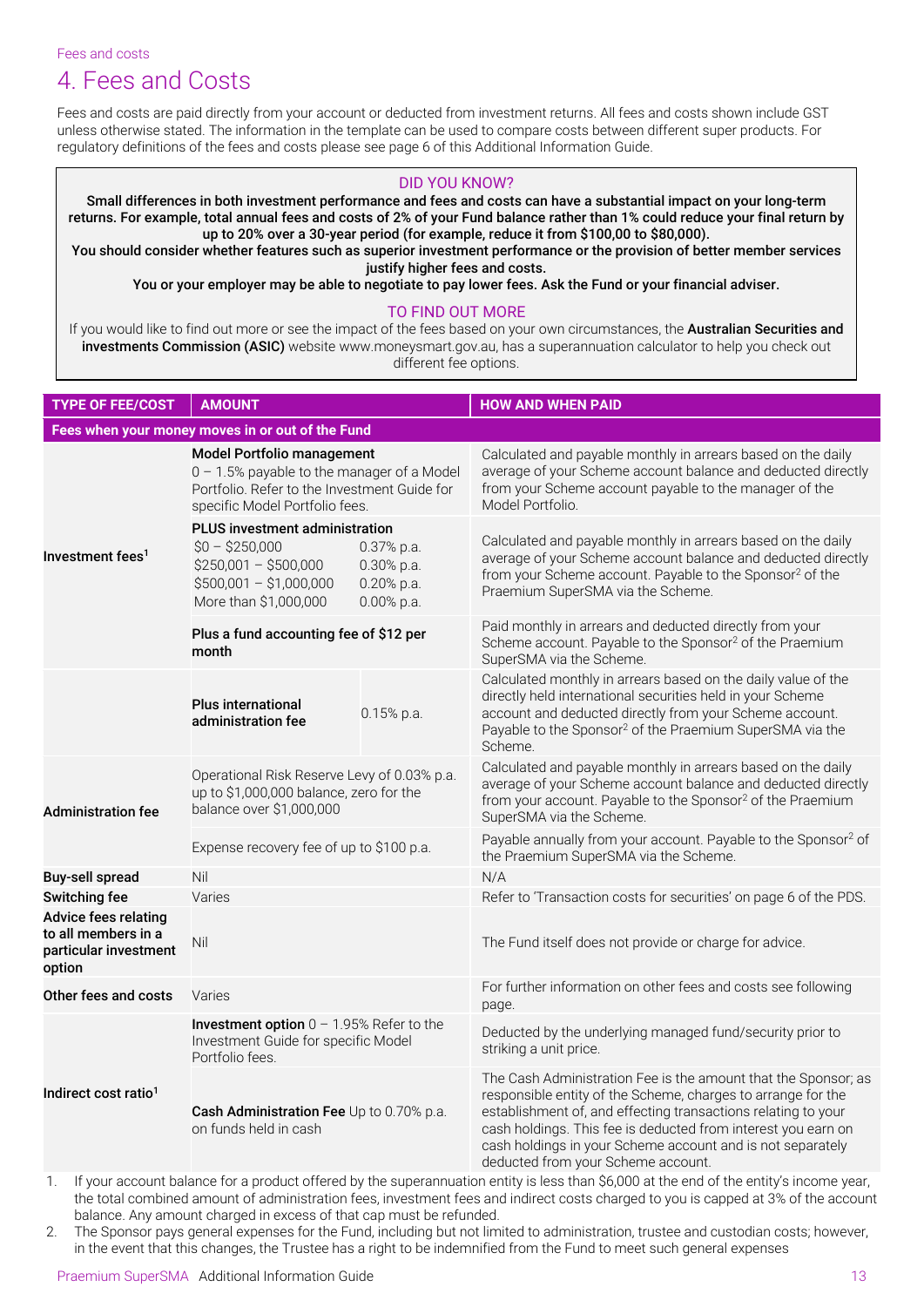For an additional explanation of fees and costs please see the PDS and the following Additional explanation of fees and costs.

# Additional explanation of fees and costs

## Family Group Account Aggregation

Family Group Account Aggregation allows you to link your Praemium SuperSMA account(s), which may reduce the overall investment administration fee payable on each 'linked' account. Investment administration fees are charged on a tiered basis and therefore, higher account balances can achieve lower investment administration fees.

Family Group Account Aggregation allows you to link:

- your account(s) within the Praemium SuperSMA or the Scheme
- your account(s) with those of your immediate family members (such as husband, wife, son, daughter, de facto, partner, father, mother) who also have accounts in the Scheme.
- a maximum of six accounts. Each account must have the same investment administration fee structure and each person applying to be linked must have the same financial adviser;
- any account(s) in the Scheme held in the name of a trust or company, provided that either a director or trustee has a linked account in their own name or the director or trustee is an immediate family member with another 'linked' account.

Family Group Account Aggregation is only applicable to the investment administration fees payable and no other types of fees charged under the PDS nor any advice fees.

Family Group Account Aggregation is only applicable at the time of the fee calculation period. Where an account in a Family Group is closed prior to this fee calculation period, the Family Group Account Aggregation discount is not applied to the final fee calculation for that account.

| <b>Example:</b>                                               | <b>Account</b><br>A | <b>Account</b><br>в | <b>Account</b><br>C | <b>Combined</b> |
|---------------------------------------------------------------|---------------------|---------------------|---------------------|-----------------|
| Praemium<br><b>SuperSMA</b>                                   | \$100,000           | \$500,000           | \$600,000           | \$1,200,000     |
| Investment administration fee calculation $-$ without linking |                     |                     |                     |                 |
| Fee per<br>annum                                              | \$370.00            | \$1,675.00          | \$1,875.00          | \$3,920.00      |
| Fee per<br>month                                              | \$30.83             | \$139.58            | \$156.25            | \$326.67        |
| Investment administration fee calculation - with linking      |                     |                     |                     |                 |
| Fee per<br>annum                                              | \$222.92            | \$1.114.58          | \$1,337.50          | \$2,675.00      |

## Step 1: Add up the value of all linked accounts

Fee per

Account A (\$100,000) + Account B (\$500,000) + Account C  $($ \$600,000) = \$1,200,000

month \$18.58 \$92.88 \$111.46 \$222.92

## Step 2: Calculate the total investment admin fee for the group (based on a combined balance of \$1,200,000)

 $($ \$250,000 x 0.0037) + (\$250,000 x 0.003) + (\$500,000 x 0.002) +  $($200,000 \times 0.00) = $2,675.00$ 

Step 3: Calculate this month's investment admin fee for the group by dividing the total by 12.  $$2,675/12 = $222.92$ 

#### Step 4: Calculate the pro rata investment admin fee for each account

Investment admin fee for Account A for this month  $=$  \$222.92 x (100,000/1,200,000) = \$18.58 Investment admin fee for Account B for this month  $=$  \$222.92 x (500,000/1,200,000) = \$92.88 Investment admin fee for Account C for this month  $=$  \$222.92 x (600,000/1,200,000) = \$111.46

### Investment Manager Service Fees

Where permitted by law, the Responsible Entity of the scheme may receive a service fee from Model Portfolio Managers, whose Model Portfolios are available within the scheme, of the greater of \$11,000 p.a. per Model Portfolio or 0.22% p.a. of the total funds invested that are linked to the Model Portfolio.

The Responsible Entity of the scheme may also receive a service fee of up to \$11,000 p.a. per fund from the responsible entities whose managed funds are available through the scheme.

These service fees relate to the services that the Responsible Entity provide the Model Portfolio Managers and managed fund providers ('investment managers') for the review, ongoing monitoring, management, maintenance, administration and compliance of the options available through the scheme.

These service fees are paid to us directly from the investment manager and are not an additional cost to you.

# <span id="page-13-0"></span>5. How super is taxed

In Australia, superannuation may be taxed at three distinct phases:

- When contributions are made to a superannuation fund:
- On earnings that are generated for or by the superannuation fund; and
- When withdrawals are made from the superannuation environment – whether as a lump sum or a pension.

It is important that you provide your Tax File Number (TFN) when you join the Praemium SuperSMA. If you don't supply your TFN, you may have to pay a higher rate of tax on your contributions and withdrawals. We generally do not accept applications without your TFN.

In cases where any tax is deducted from your superannuation contributions or balance, it is forwarded to the ATO.

# Tax on fund earnings (excluding Account Based Pension accounts)

The earnings in the Fund will be taxed at a maximum rate of 15%, however the rate may be lower than the maximum rate due to tax credits or other tax rebates.

The government allows a number of tax concessions that are unique to the superannuation environment.

Further information on these concessions and your eligibility can be obtained from [www.ato.gov.au/super o](http://www.ato.gov.au/super)r [www.moneysmart.gov.au.](http://www.moneysmart.gov.au/)

# Tax on fund earnings (Account Based Pension Accounts)

Earnings on Account Based Pension accounts are not taxed.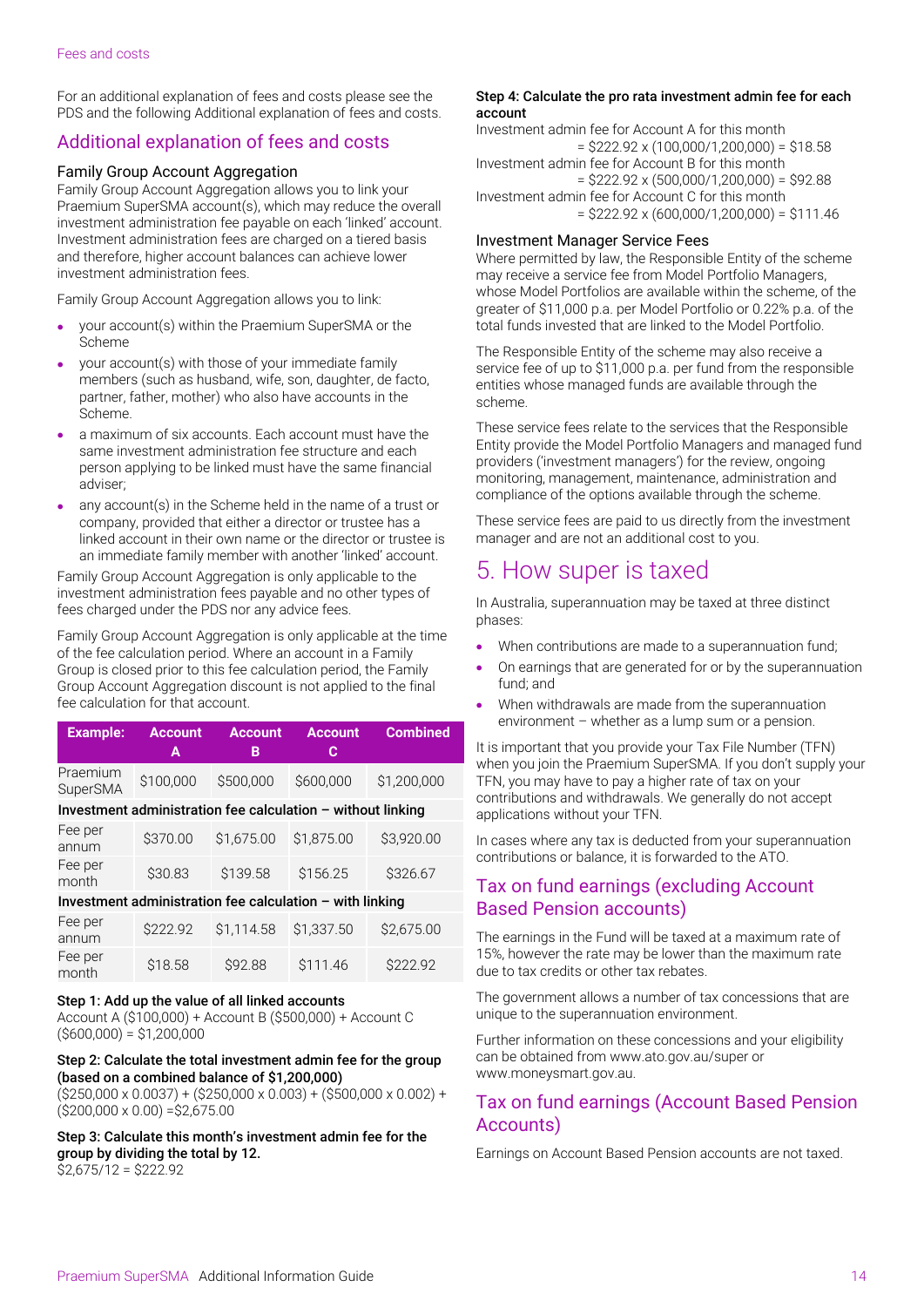# Taxation of death benefits

Where a death benefit is paid to a dependant as a lump sum or pension (regardless of age) the benefit will be tax free. A dependant for taxation purposes is a spouse (including a qualifying de facto spouse of the same or opposite sex), a child under 18 and any other person who was otherwise a dependant or inter-dependant of the deceased Member. It does not include an adult child aged 18 or more (unless financially dependent or interdependent). A death benefit paid to a non-dependant can only be paid as a lump sum. In this instance the tax-free component (as outlined above) is tax free, whilst the taxable component is taxed at 15%, plus Medicare Levy. Where a nondependant receives an insurance payout as part of the death benefit, a portion of this amount may be an element untaxed (relating to the future service period of the insurance amount). Any element untaxed of the death benefit will be taxable at the maximum rate of 30%, plus Medicare Levy. Tax on any taxable component may be higher if the Fund does not hold your TFN.

Where a death benefit is received by the legal personal representative of a deceased estate, tax is determined according to who is intended to benefit from the estate.

# <span id="page-14-0"></span>6. How to open an account

To open your Praemium SuperSMA account speak to your financial adviser who will complete the application form online on your behalf. We may need to confirm your identity before we process your application.

Please see page 8 for more information on opening a pension account.

Once your account has been set up, you will be provided with a link to the member website ('Investor Portal') together with a User ID and password to access it. The first time you log in, you will be required to change this password. By applying for an account you agree to obtain reports electronically. Once your account is activated, you will be able to access your account information and view your account valuations online through the Investor Portal.

## Confirmations of transactions relating to your account

By completing the Application Form, you agree that confirmation of transactions involving your account will be provided to you by means of your account which you access online using your password.

Your account will indicate the date and details, including the amount paid for the securities and any associated fees and charges, of each transaction made in respect of your account.

Subject to any tax file number requirements under the law or as a matter of Trustee policy, the Fund can accept different types of contributions or other amounts on your behalf, including:

- Your own contributions:
- Contributions from your employer (including salary sacrifice contributions);
- Contributions from your spouse; and
- Rollovers or transfers from other acceptable superannuation products.

# How contributions can be made

Contributions can be made by any of the following methods:

- Cheque:
- Direct transfers from your employer's payroll system (if your employer permits);
- Direct debit from your nominated bank account; and
- Direct deposit into the Fund's bank account.

### Investment by cheque

Make cheque payable to the Fund: Praemium SMA Superannuation Fund. Cross the cheque ''Not Negotiable'.

Send the cheque to:

Praemium SuperSMA PO Box 322 Collins Street West, Victoria 8007

### Investment by Direct Deposit

Your financial adviser will provide you with the account details.

## Additional contributions

Additional contributions will be added to your account and invested in your account.

Contributions can be made at any time (Accumulation accounts only) and there is no minimum contribution required, subject to contribution rules and a work test under superannuation legislation (see below for a summary of the contribution rules).

Please confirm the amount of contribution and the Member for whom the contribution has been made, by sending a message to Praemium at support@praemium.com.au or to:

Praemium SuperSMA PO Box 322 Collins Street West, Victoria 8007 T: 1800 571 881 E: support@praemium.com.au

Note: contribution rules apply to superannuation funds which prevent the Fund accepting or retaining certain contributions. If we do not hold a TFN for a Member, contributions may not be accepted.

# <span id="page-14-1"></span>7. Other information

## Correspondence and regular reports on your account

## Annual Member Statement

Each year, you will receive an individual Member statement from the Trustee that outlines your investment as at 30<sup>th</sup> June. The transactions that will appear on your statement include (where applicable): balance as at previous year, contributions, rollovers, investments earnings (net of relevant fees, costs and taxes), withdrawals, fees, costs and tax paid directly from your cash holding and the Member balance at the end of the year.

All Member statements will be made available via your online login, sent to your nominated email address, or by post unless the Administrator receives written consent to provide a statement by some other mechanism.

#### Fund Annual Report

Each year, you will receive or have access to a Fund Annual Report that will provide you with information on the management and the financial position of the Fund as at the preceding 30<sup>th</sup> June relevant to your participation in the Fund. This will be available from our website.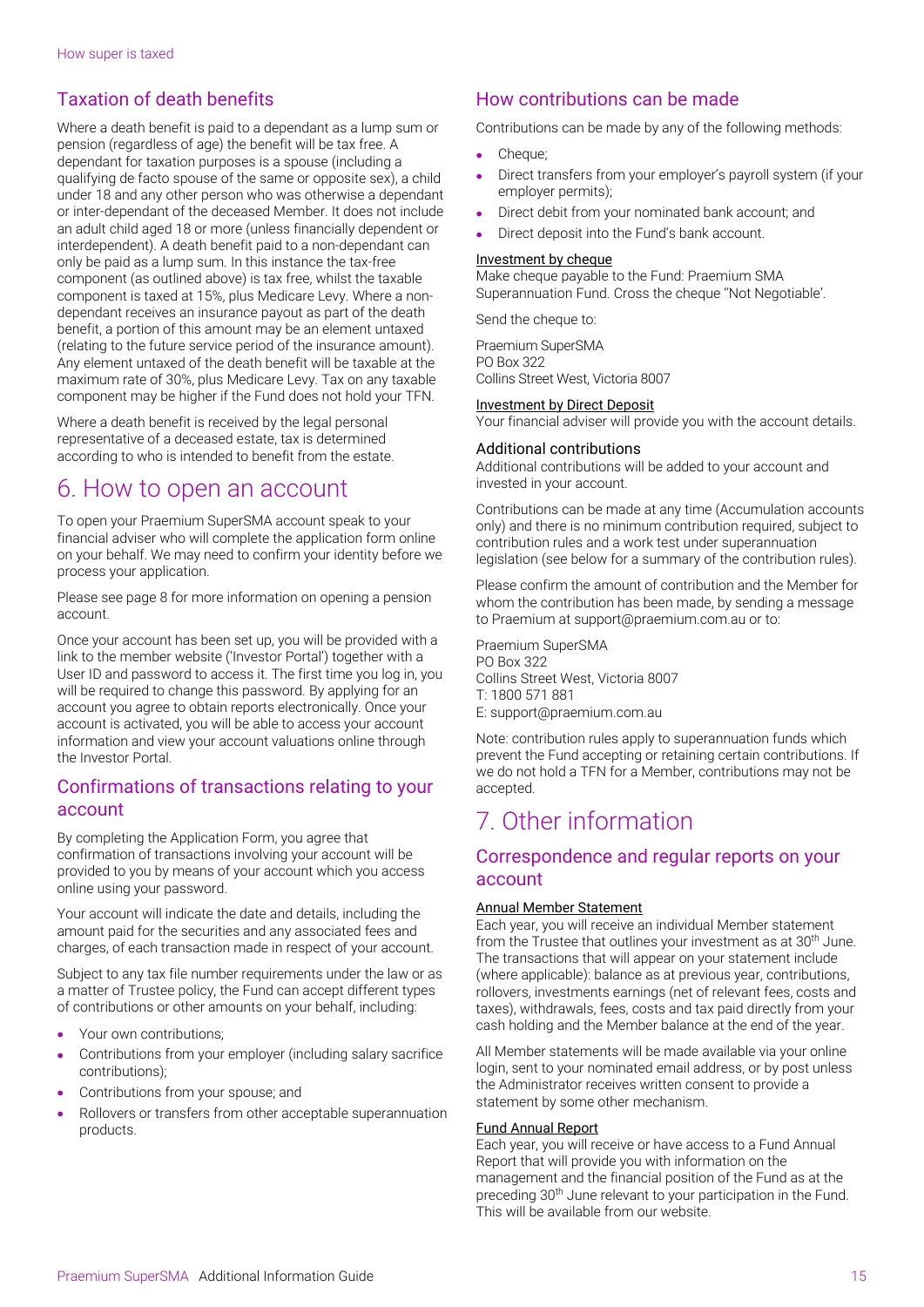## Exit Statement

When you cease to be a member or close a Fund Account, you will also receive an individual exit statement, unless this occurs as a result of your superannuation benefit being paid to the ATO as unclaimed monies of a former temporary resident, at the ATO's request.

## **Reporting**

Reports are available online in relation to your account. These reports are issued by Praemium as the Scheme's responsible entity, not the Trustee. All reporting is made available online and applications will only be accepted from persons who agree to receive reports through this electronic facility.

Information that may be available includes:

- Your account details including a list of your selected investments;
- Investment purchases and sales;
- Daily valuations;
- Cash account transactions;
- Distribution and dividends details;
- Brokerage paid; and
- Fees and other charges deducted.

Please note that in certain circumstances such as when trading is being conducted in respect of your selected Model Portfolios (if applicable), your exact security holdings may not be available for the period of the trading or longer at the discretion of the Model Portfolio Manager.

## Valuing your account

Updated valuations of your account will generally be available each Business Day. Securities will be priced at previous close of market prices.

## Professional indemnity insurance

The Trustee has a professional indemnity insurance policy to indemnify the Trustee and its Directors in case of certain losses due to a claim against the Trustee. Not all losses are covered by the insurance policy and the extent of any indemnity is subject to the terms of the relevant insurance policy.

## **Privacy**

The privacy of all Members of the Fund is very important to us. Privacy laws require us to make certain disclosures before collecting personal information about applicants and Members.

- Information you provide to the Trustee will be used to administer your membership in this Fund.
- The Trustee may disclose this information to your employer responsible for your sponsorship or to anyone you authorise including your financial adviser.
- We may disclose the personal information to the responsible entity of the registered Managed Investment Scheme in which the Fund invests, our service providers, to any superannuation vehicle to which we transfer your interest, to superannuation regulators, to other government bodies (such as AUSTRAC), to the family court (if you are involved in a case before it and we are legally required to do so) and as otherwise required by law.
- If you do not provide the requested information, we may not be able to accept your application or administer your investment.
- In most cases, if you so request, we shall give you access to the personal information collected about you.
- Your financial adviser may provide personal information that they have collected about you to the Trustee if it is relevant to your membership with the Fund;
- You are entitled to know what information we hold about you and to ensure that this information is correct. Our privacy policy contains this information and is available by contacting us; and
- Our privacy policy contains information about how you may complain about a breach of the Australian Privacy Principles.

In assessing your application and managing your membership of the Fund, we may need to disclose your personal information to other parties, such as advisers, the ATO and the Insurer. We will only use information about your nominated dependants in the event of your death.

# How you can correct your personal information

If you believe that the personal information we hold about you is inaccurate, incomplete or not up to date, please let us know. An easy way to correct personal information about Members is by forwarding a copy of a current driver licence or passport.

## Unclaimed monies

In certain circumstances prescribed under the Superannuation (Unclaimed Money and Lost Members) Act 1999, superannuation benefits must be treated as unclaimed money and paid by the Trustee to the ATO. These circumstances include:

- If we lose contact with you after you reach your pensionable age (65); or
- If you are a former temporary resident whose visa has expired, have departed Australia without claiming your superannuation benefits within 6 months and the ATO issues a notice to the Fund requesting payment.

Unclaimed monies and inactive accounts (includes accounts that have not received any contributions for 16 months) can be claimed directly from the ATO. In the case of former temporary residents this can occur at any time after departing Australia, subject to the payment of applicable tax. Unfortunately, if superannuation benefits are transferred to the ATO as unclaimed monies, they will not attract interest nor will the unclaimed amount retain any associated insurance cover.

The ATO has an unclaimed monies register that can be checked for you. For more information, you can contact the ATO on 13 10 20 or go to www.ato.gov.au.

If you are a former temporary resident whose superannuation benefits is transferred to the ATO as unclaimed money, you will not be notified of this or receive an exit statement after the transfers occurs. The Trustee will rely on relief provided by the Australian Securities & Investments Commission (ASIC) Class Order [CO 09/437] which says, in effect, that the trustee of a superannuation fund is not obliged to meet certain disclosure requirements in relation to non-residents that have ceased to hold an interest in the fund as a result of the payment of unclaimed superannuation to the Commissioner of Taxation. If you require any further information, contact the Administrator on 1800 571 881.